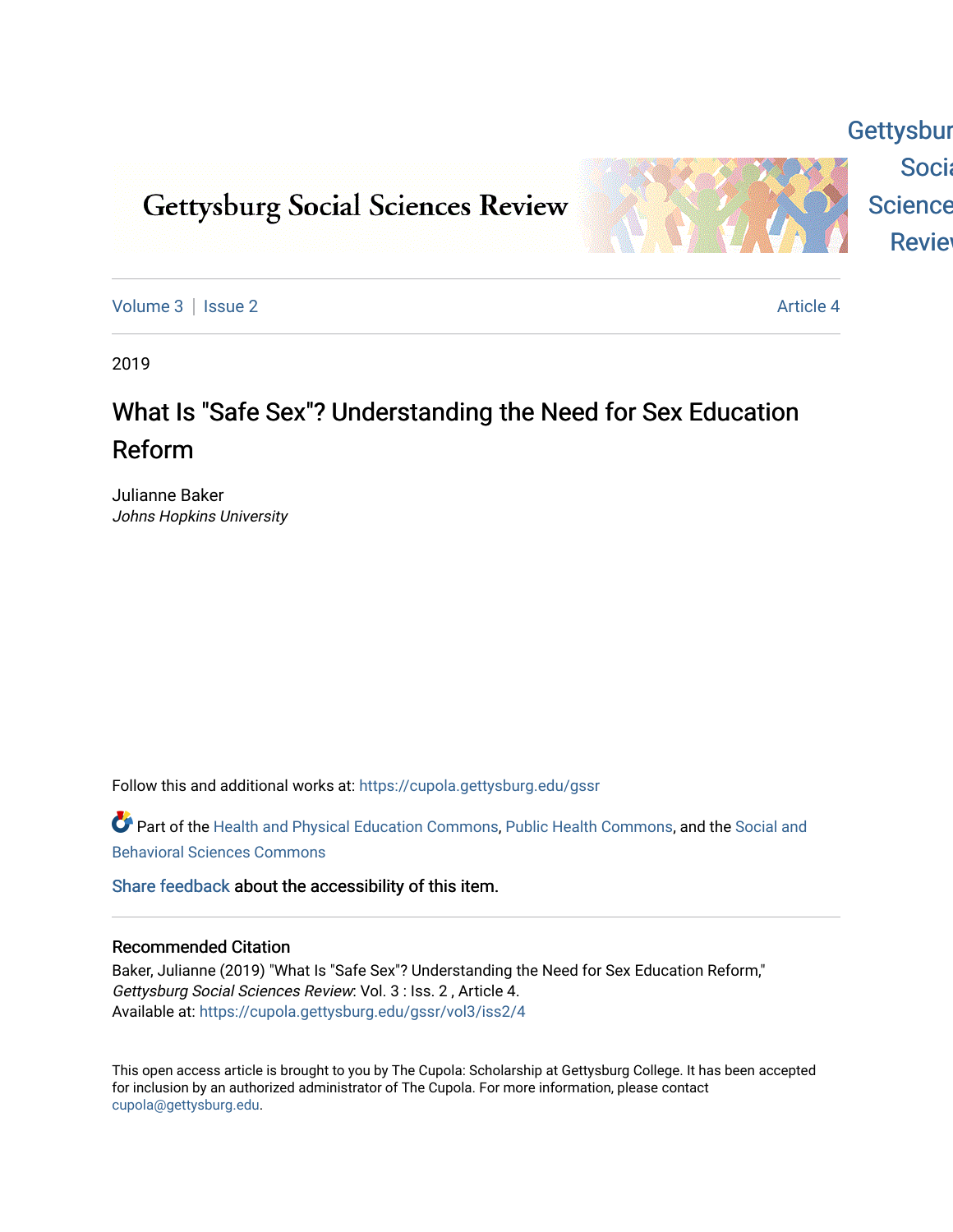## What Is "Safe Sex"? Understanding the Need for Sex Education Reform

## **Abstract**

Currently, the United States has no standardized requirement for sex education. This has precipitated a large gap in knowledge about safe sex and a lack of consensus in current social and educational policy. Debates about abstinence-only and comprehensive sex education have reached a standstill. In an effort to advance the discussion, this paper reveals that the neuroscience behind adolescent sexual risk taking provides underutilized evidence for comprehensive sex education programs. Research shows that adolescents have biological differences in their brain structure that result in a decision-making process different from that of adults, one that can preference rash decisions and potentially unsafe behavior. Therefore, current approaches to social and education policy for teens should change, to reflect this research and in-school curricula should evolve to more effectively reduce rates of unsafe sexual behaviors. Funding for such programs would more than pay for themselves with the resulting decrease in teen pregnancy and sexually transmitted diseases.

## Keywords

Education Policy, Sex Education, United States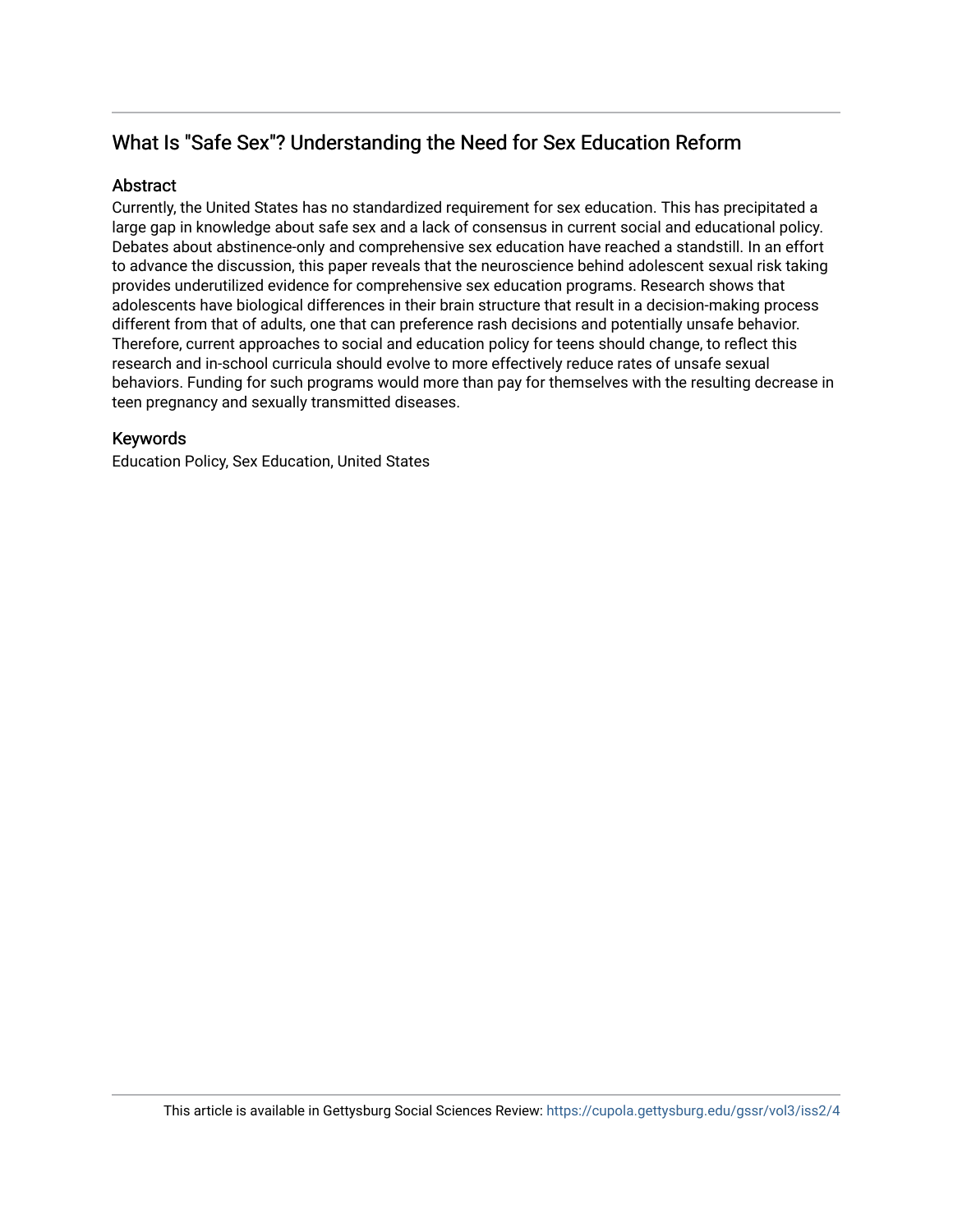### **What is "Safe Sex"? Understanding the Need for Sex Education Reform**

Julianne Baker

Johns Hopkins University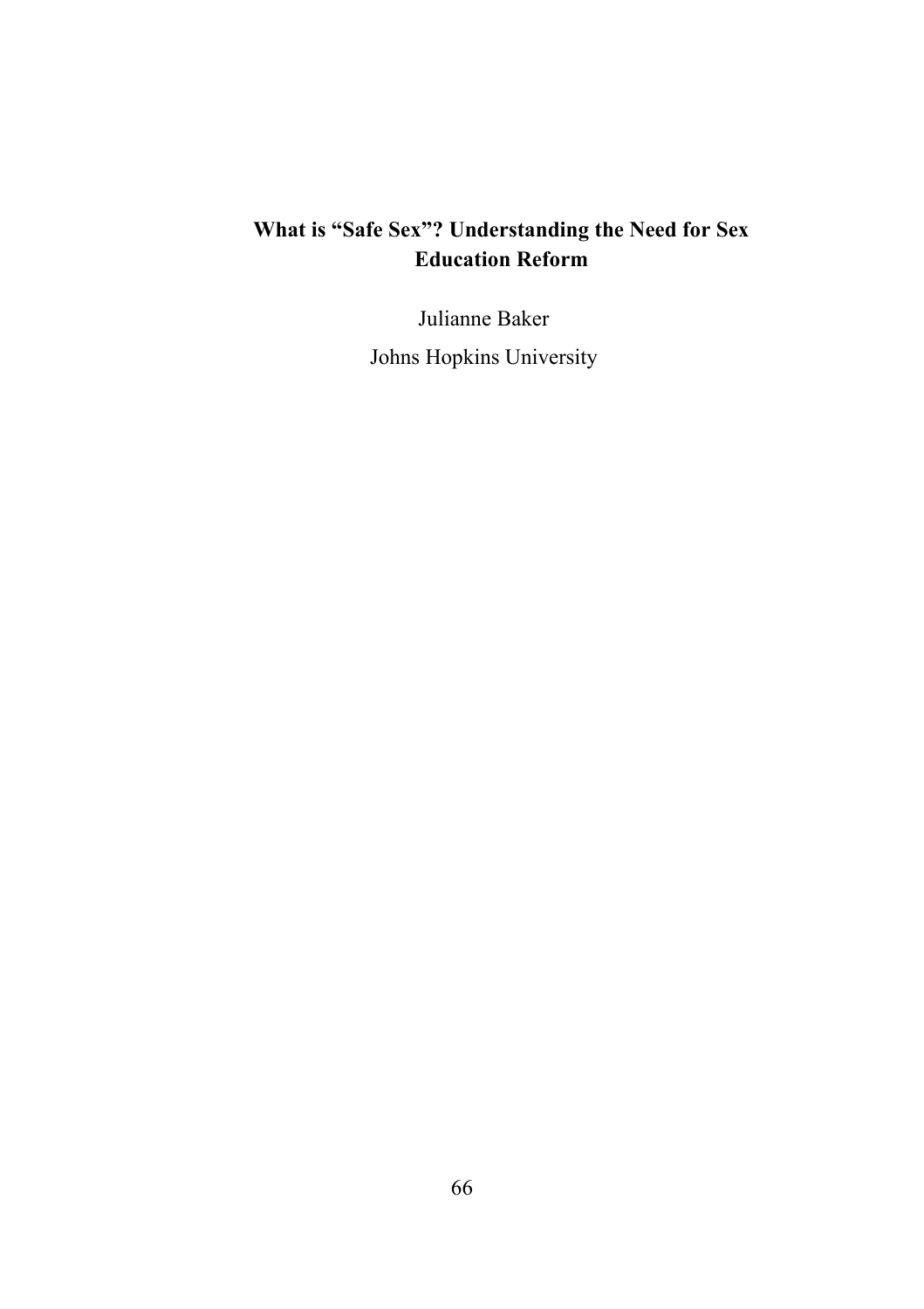**Abstract:** Currently, the United States has no standardized requirement for sex education. This has precipitated a large gap in knowledge about safe sex and a lack of consensus in current social and educational policy. Debates about abstinence-only and comprehensive sex education have reached a standstill. In an effort to advance the discussion, this paper reveals that the neuroscience behind adolescent sexual risk taking provides underutilized evidence for comprehensive sex education programs. Research shows that adolescents have biological differences in their brain structure that result in a decision-making process different from that of adults, one that can preference rash decisions and potentially unsafe behavior. Therefore, current approaches to social and education policy for teens should change to reflect this research and in-school curricula should evolve to reduce rates of unsafe sexual behaviors more effectively. Funding for such programs would more than pay for themselves with the resulting decrease in teen pregnancy and sexually transmitted diseases.

**Keywords**: Education Policy, Sex Education, United States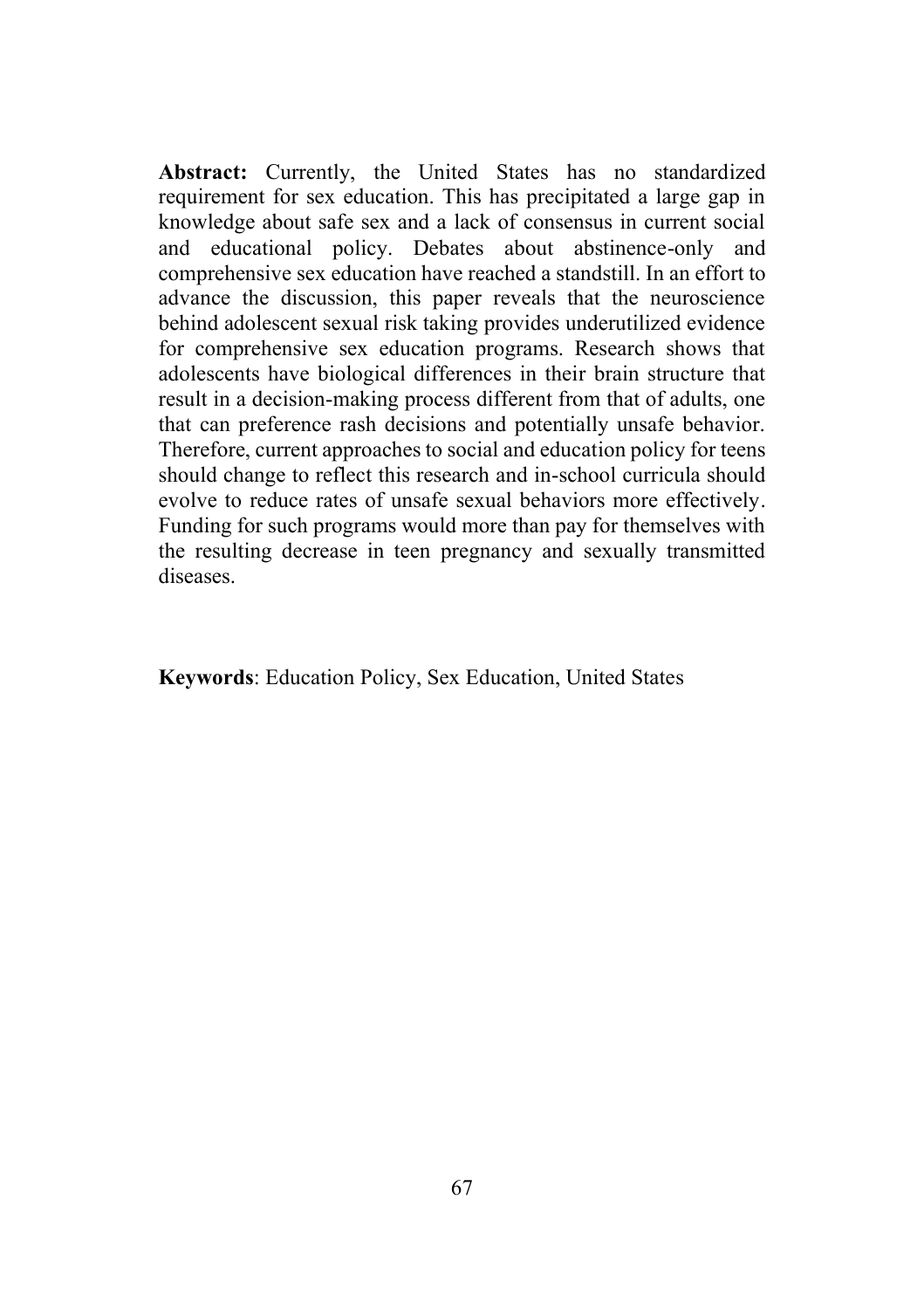#### **Introduction**

Currently, the United States has no standardized requirement for sex education. This precipitates a large gap in knowledge about safe sex where "adolescents, aged 15-24, represent 25% of the sexually active population" but represent "nearly 50% of the 18.9 million newly diagnosed sexually transmitted infection cases each year" (Suleiman and Brindis 2014). This disparity results in a national gradient, with abstinence-only and comprehensive sex education on opposing sides. On one hand, lawmakers, activists, and students push school boards and courts to pass legislation that supports both local and national standards for comprehensive sex education. In tandem, socially conservative advocacy groups and many parents take major issue with these proposed reforms (Richardson 2018). However, both sides fail to incorporate the strong quantitative data that already exists when discussing the merits of their program. Specifically, scientists have researched the topic of the adolescent brain in decision-making for decades. The lack of scientific evidence utilized currently represents a disconnect between sex education research and the average American understanding of this data. Sex education is currently determined on a state or district basis, allowing parents greater influence. This not only begs the question of parental rights in this environment, but also represents a major flaw in the ongoing debate. The overrepresentation of parental influence, in turn, obscures the deficiency of scientific evidence in the conversation. For many parents, the topic of the sex education of their children is emotional. This allows other issues that are unrelated to risk to enter the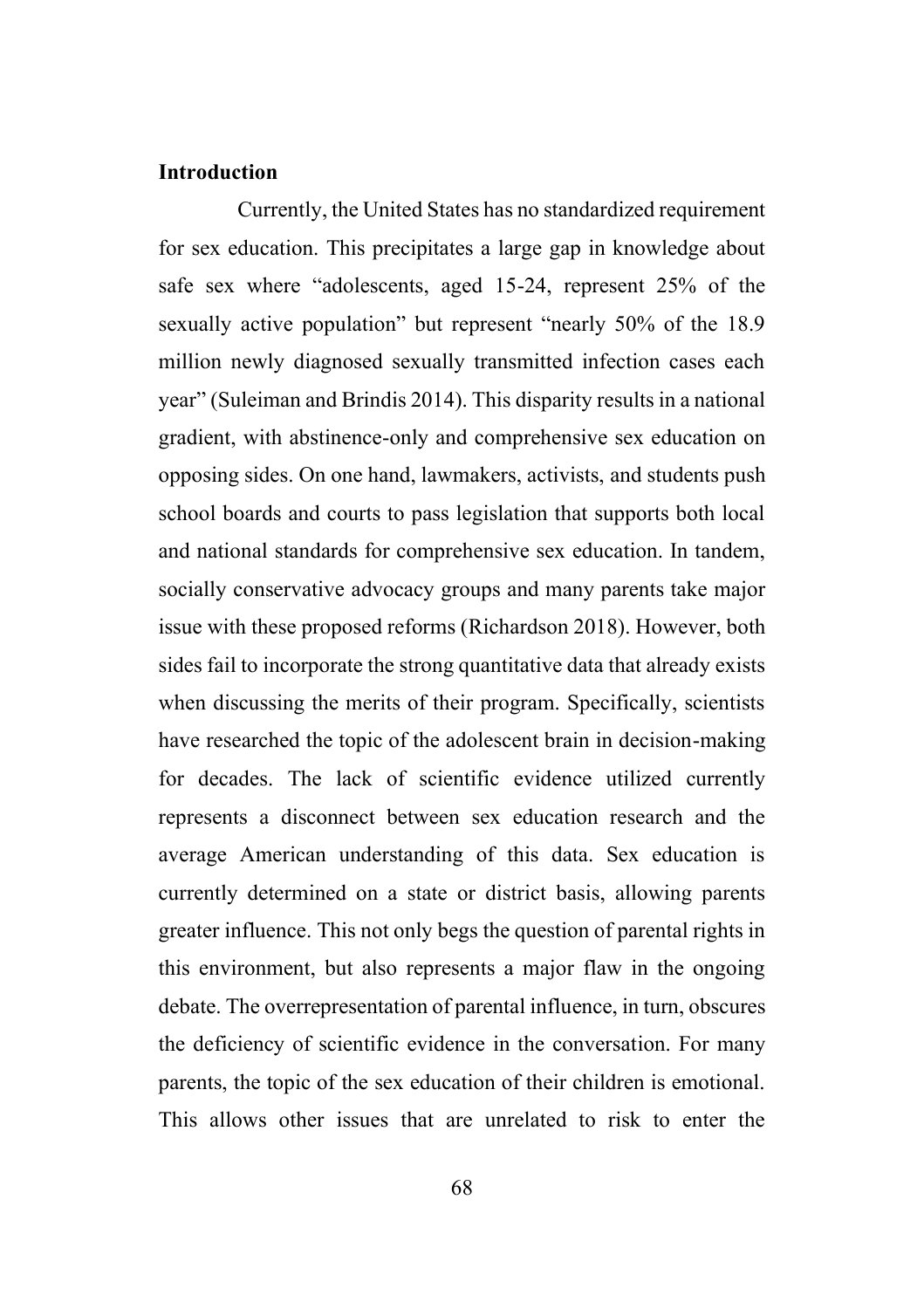conversation. It is necessary to examine some of these other arguments to understand how they are currently undermining the scientific data. Ultimately, to effectively educate and protect adolescents, we must consider the scientific data over the influence of parental pressure. Current neuroscience research reveals that "the interaction between developmental factors [...] in sexual decisionmaking points to a need to better integrate these components into sex education" (Suleiman and Brindis 2014). Thus, sex education programs that understand and utilize this information will most effectively minimize this risk for teens.

#### **Current State of Affairs**

The most prevalent sex education approach in current schools is abstinence. These kinds of programs are largely backed by parents who claim that "sex education [...] has become graphic, hedonistic and ideological" (Richardson 2018). In an effort to combat this, parents are taking matters into their own hands. *The Washington Times* reports a "sex ed sit out" where parents pulled their kids out of school on April 23, 2018 to protest progressive sex education. Not only is this a national initiative, but activists claim that the sit out functioned on a global scale. The parents were specifically upset about Planned Parenthood's "Get Real" program that addresses topics, "such as female and male anatomy, puberty and sexually transmitted diseases, but also offers lessons on 'sexual identity' and 'gender, sex and shared responsibility'" (Richardson 2018). However, with the pressure from progressive sex education groups, abstinence-only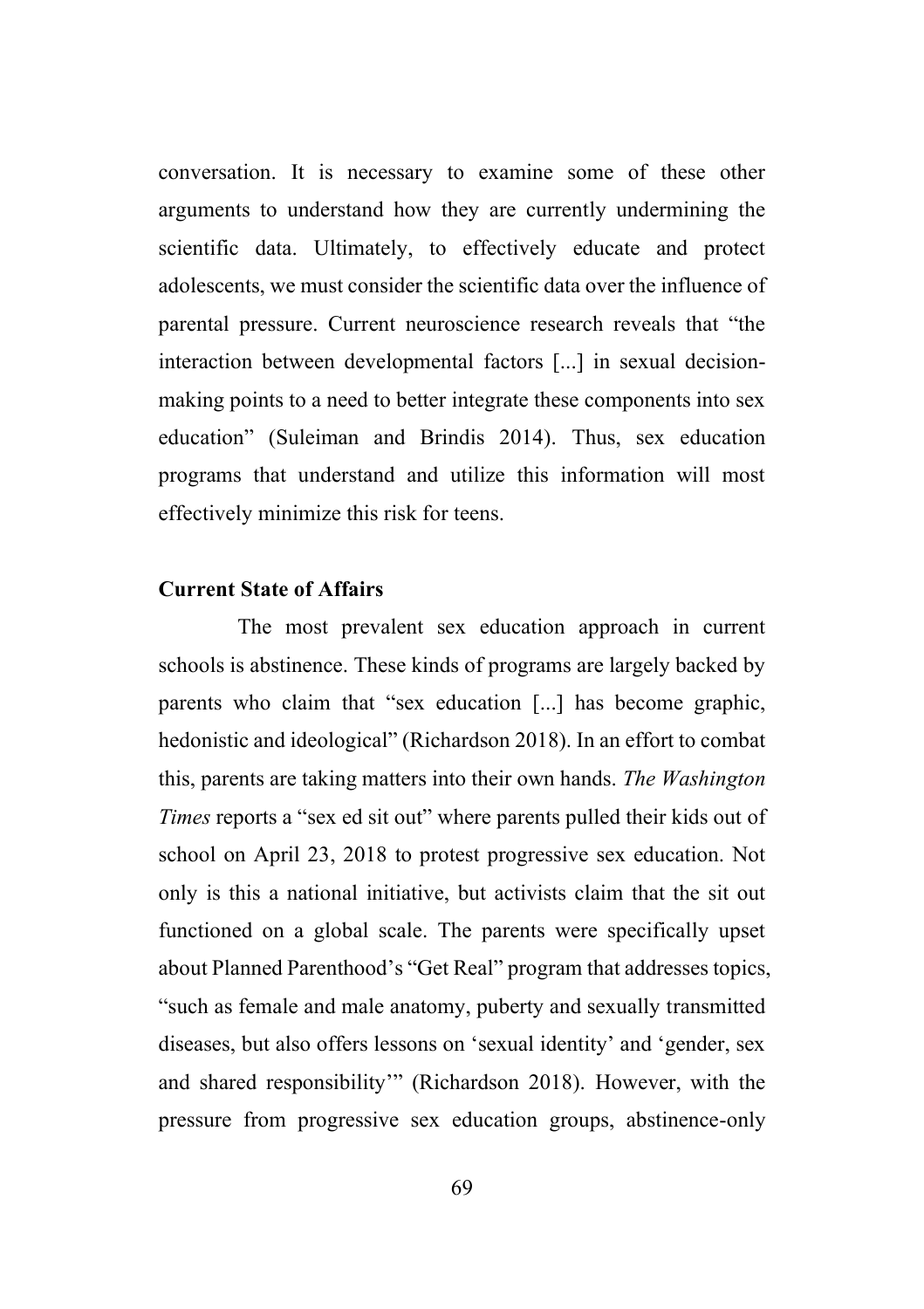supporters are taking increased measures to ensure the survival of their programs. Activist and mother Elizabeth Johnston says, "most parents do not know this is taking place in schools" and "bureaucrats are using deceptive means of not informing them what is being taught" (Richardson 2018). Therefore, many parents, like Johnston, feel the urgency to ensure the continuation of traditional abstinence-only sex education. Through protests, sit outs, and community activism, supporters of abstinence-only sex education are curbing the growth of more inclusive sex education programs.

In opposition, comprehensive sex education advocates for the revision of abstinence-only sex education. Although what "comprehensive" means has not been clearly established, most proponents agree that sex education should be medically accurate and evidence-based ("Abstinence Education" 2018). Many institutions are looking for a more progressive and inclusive option to abstinenceonly sex education. Colorado is one state that increasingly pushes these boundaries. The main goal of new legislation would be to ban abstinence-only education. Many students testified in support of this bill, describing how "representatives warned students that simply holding hands or hugging would lead to sex, diseases and failed relationships" (Levin 2019). Supporters of the bill reference studies showing that abstinence-only education ultimately negatively impacts adolescents compared to comprehensive sex education (Levin 2019). Scientific evidence such as this inspires proponents to speak out and push for better programs. In a society where "almost 17% of the newly diagnosed HIV/AIDS cases [...] were among youth between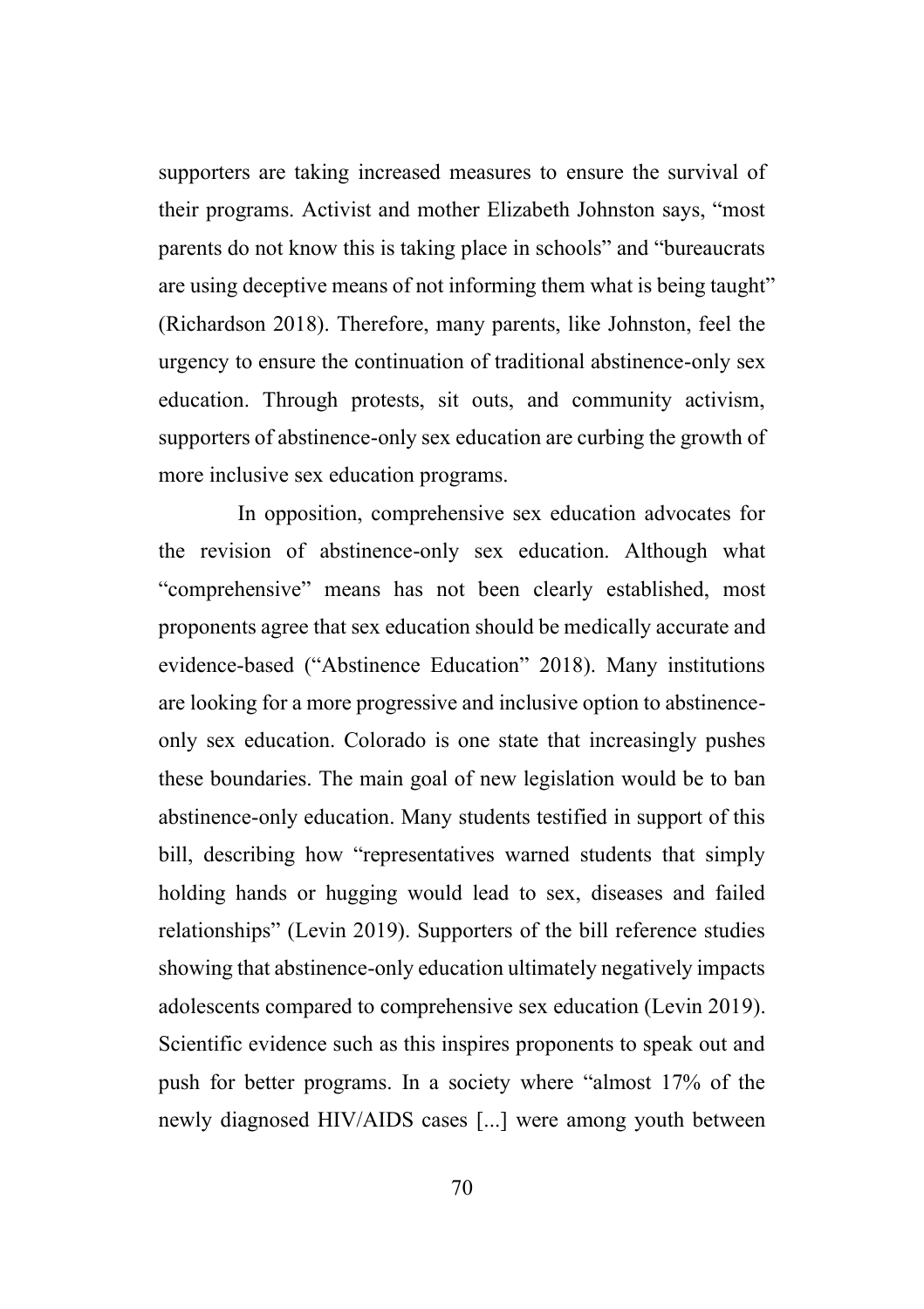the ages of 13-24 years old," current programs are not doing enough to effectively educate adolescents (Suleiman and Brindis 2014). Supporters of comprehensive programs hope that by giving adolescents more information and communicating in more productive ways, they will be able to prevent some of these unsafe sexual behaviors.

Many studies have "shown that abstinence-only education increases rates of teenage pregnancy and sexually transmitted diseases, while comprehensive sex education lowers such risks" (Levin 2019). However, the debate about sex education reform remains ongoing. Both abstinence-only and comprehensive sex education supporters strongly believe in the benefits of their programs. Abstinence-only supporters fight against the increasingly graphic and over-sexualized nature of comprehensive sex education programs. In contrast, comprehensive sex education supporters claim that abstinence-only sex education is not medically accurate and, as a result, unsafe. Represented by the lack of consensus in current public policy, neither side seems to be enacting change. Therefore, we first turn to look at the readily available scientific evidence. It has long been known that adolescents engage in riskier behaviors and that these behaviors are grounded in underlying biological mechanisms. Evidence suggests that this translates specifically to sexual decisionmaking. This paper will examine the merits of this data and how it applies to the topic of sex education. Once we understand how the different factors are relevant to the conversation, then we can begin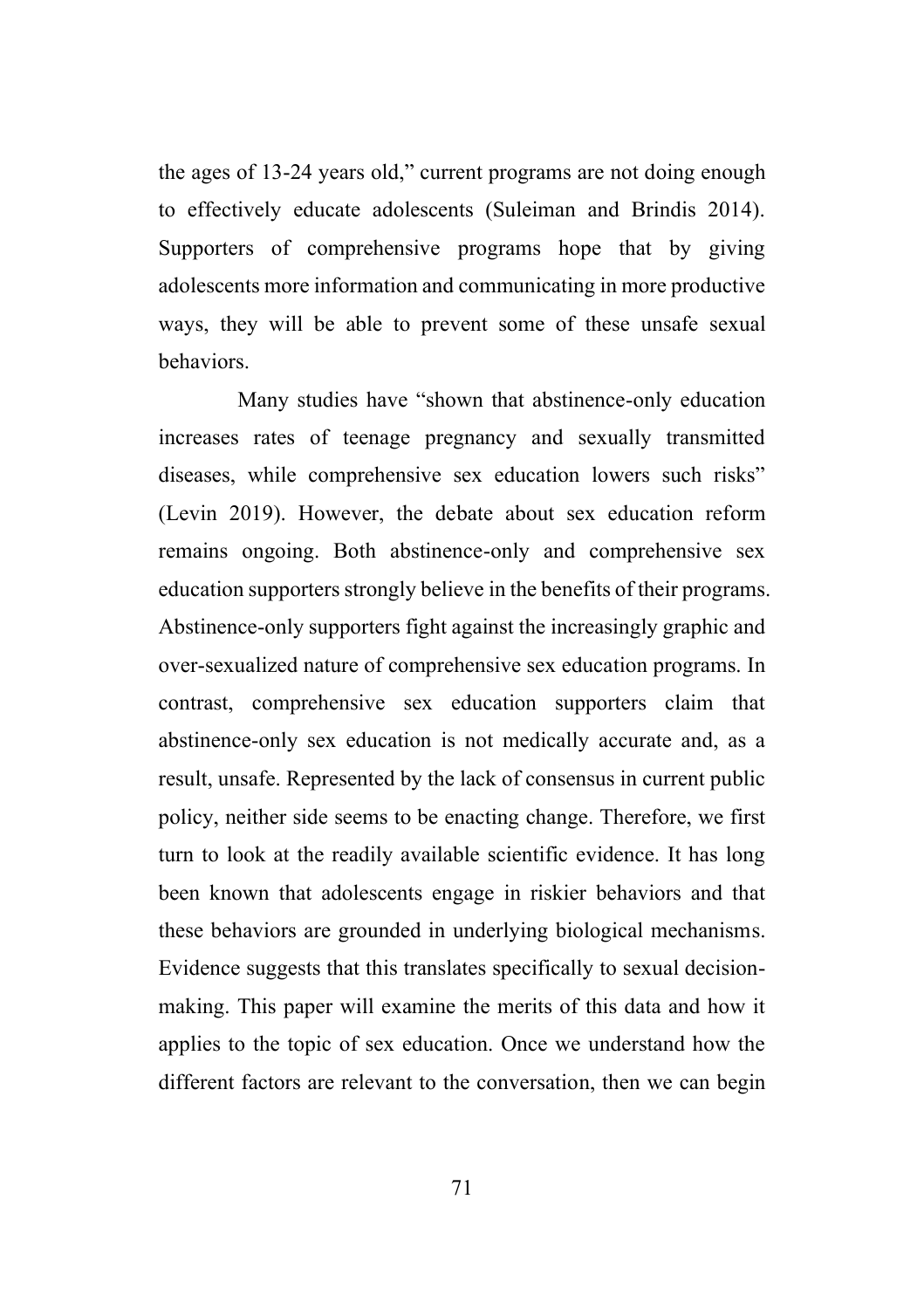to create programs that focus on the most significant aspects in designing effective curricula.

#### **The Science of Decision-Making**

Many neurological studies have connected the adolescent brain to increased risk-taking behavior. This is characterized by increased neural plasticity, "a process through which thinking and learning transform the brain's physical structure and functional organization" (Suleiman and Brindis 2014). This allows the brain to become extremely susceptible to reward-seeking behavior, including in sexual situations. Concurrently, it also makes adolescence the primary time to learn how to confront these situations. Scientist Ahna Suleiman and Doctor Claire Brindis's 2014 article in *Sexuality Research and Social Policy: Journal of NSRC* describes the biological foundations behind adolescent behavior. The differences are found in the "maturation of the lateral prefrontal cortex and the parietal cortex, both integral to managing impulse control" (Suleiman and Brindis 2014). As compared to adults, adolescents have reduced impulse control which is just one factor that contributes to their sexual risktaking. Dr. Linda Patia Spear, a Doctor of Psychology at Binghamton University, published a scientific review article, *Adolescent Neurodevelopment*, in the "Journal of Adolescent Health" in 2013 that came to many of these same research conclusions. Spear (2013) along with Suleiman and Brindis (2014) also identified how different aspects of the limbic system contribute to the emotional development of adolescents. Spear (2013) discusses the delayed development of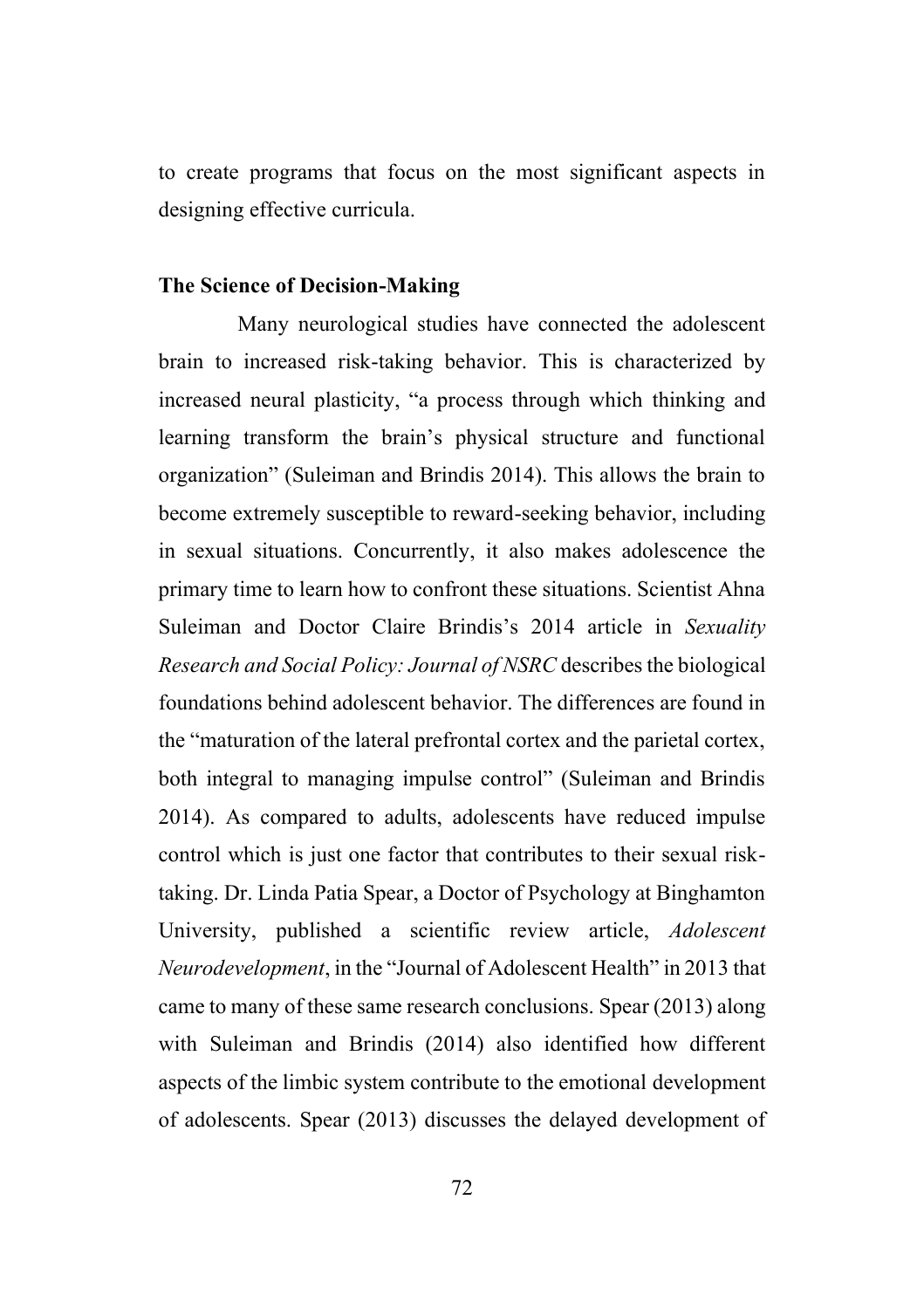the prefrontal cortex and a desensitized ventral striatum, both of which contribute to the gap between adolescent and adult behavior. This physical deviation of brain development from that of adults is the foundation for the thought process underlying most adolescent risk-taking behaviors.

This difference most clearly manifests itself when growing adolescent brains are involved in turbulent situations. Like Suleiman and Brindis (2014), Spear (2013) agrees that rational decision making "can be reduced under stressful, emotionally charged, and arousing circumstances [...] a phenomenon called hot cognitions." Adolescents use a "slower decision-making process" when they find themselves in new sexual situations (Suleiman and Brindis 2014). However, many of these situations require quick and immediate responses, preventing adolescents from a more deliberative thought process. Situations that promote these "hot cognitions" often lead "an adolescent [to] weight short-term immediate outcomes more significantly than longer-term outcomes, resulting in increased risk taking" (Suleiman and Brindis 2014). A lack of knowledge about trust and intimacy, reinforced by poor sex education programs, proliferates these potentially unsafe behaviors. Therefore, programs that can use this information to "[increase] experience making sexual decisions, including setting boundaries, refusing sex, and refusing to have sex without protection" will most efficiently prepare teenagers to make less risky decisions (Suleiman and Brindis 2014). This kind of comprehensive education will manifest itself most clearly as these adolescents grow into adults and engage in more sexual experiences. Effective education programs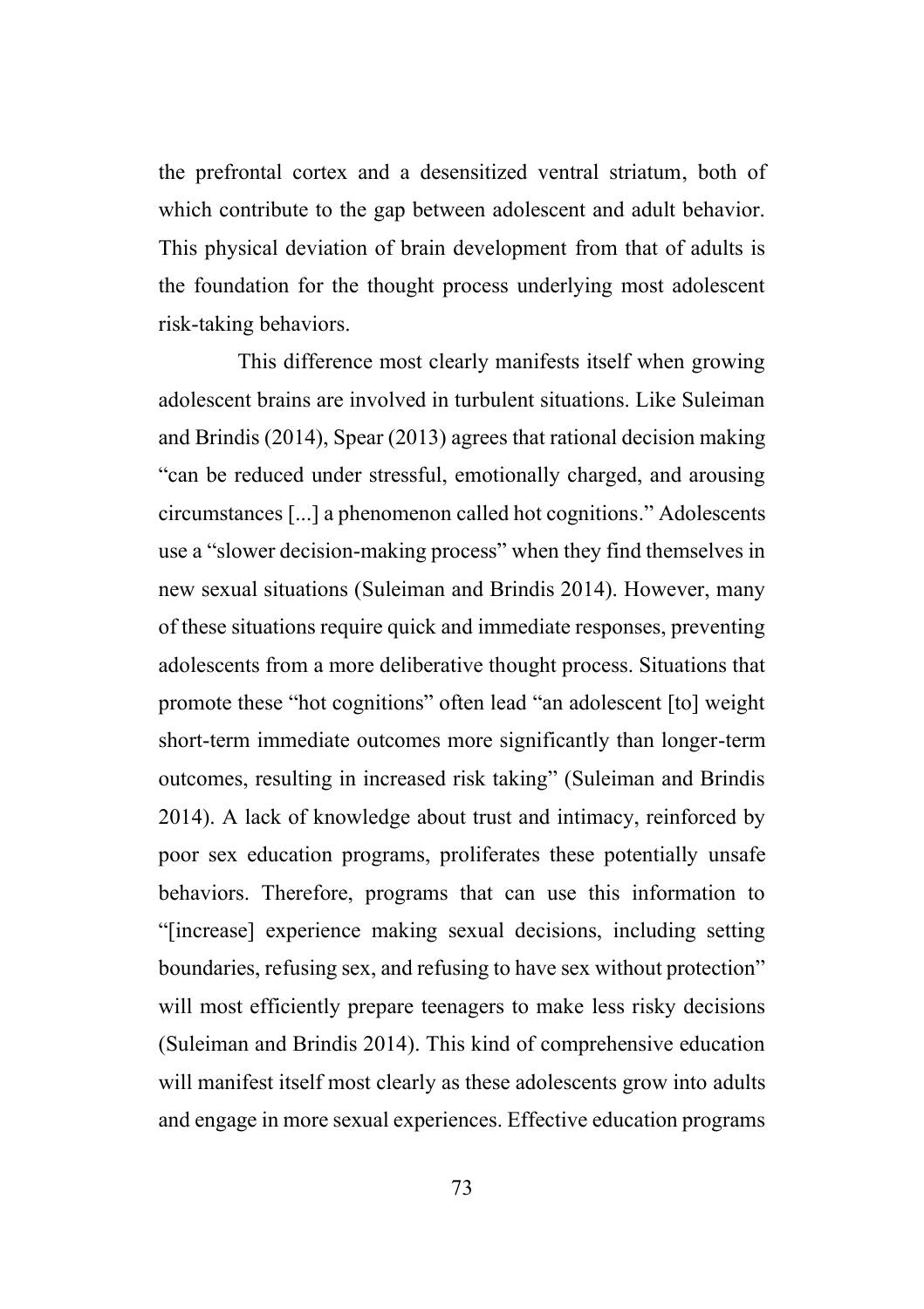will contain components that target this thought process and prepare adolescents.

The compelling scientific data accounts for much of adolescent sexual risk-taking. However, abstinence-only education does not currently correlate with the need to prepare adolescents for encountering these risky sexual situations. Therefore, it seems that sex education needs to change. Perhaps a total revision to comprehensive sex education seems ambitious; however, the traditional metaphors and warnings of premarital sex prove ultimately more harmful than productive. Not giving adolescents all the available knowledge and resources does not prevent them from being in these situations. Rather, when they are in these new sexual situations, they find themselves ignorant and therefore feel pressured to take greater risks. By understanding how adolescents make decisions, states can begin to create sex education programs that will minimize risk as much as possible. Suleiman and Brindis (2014) effectively claim that "the current theoretical foundation of many [sex education] curricula asserts that sexual decision making is primarily a rational, deliberative process." We now understand that this assumption deviates from current scientific evidence about the adolescent brain. The least safe sexual behaviors stem from unpredictable and stressful situations. Moreover, most sex education programs do not understand that adolescents "need better supports to make decisions when they find themselves making decisions in highly affectively charged, peer influenced sexual situations" (Suleiman and Brindis 2014). With these kinds of supports, adolescents will become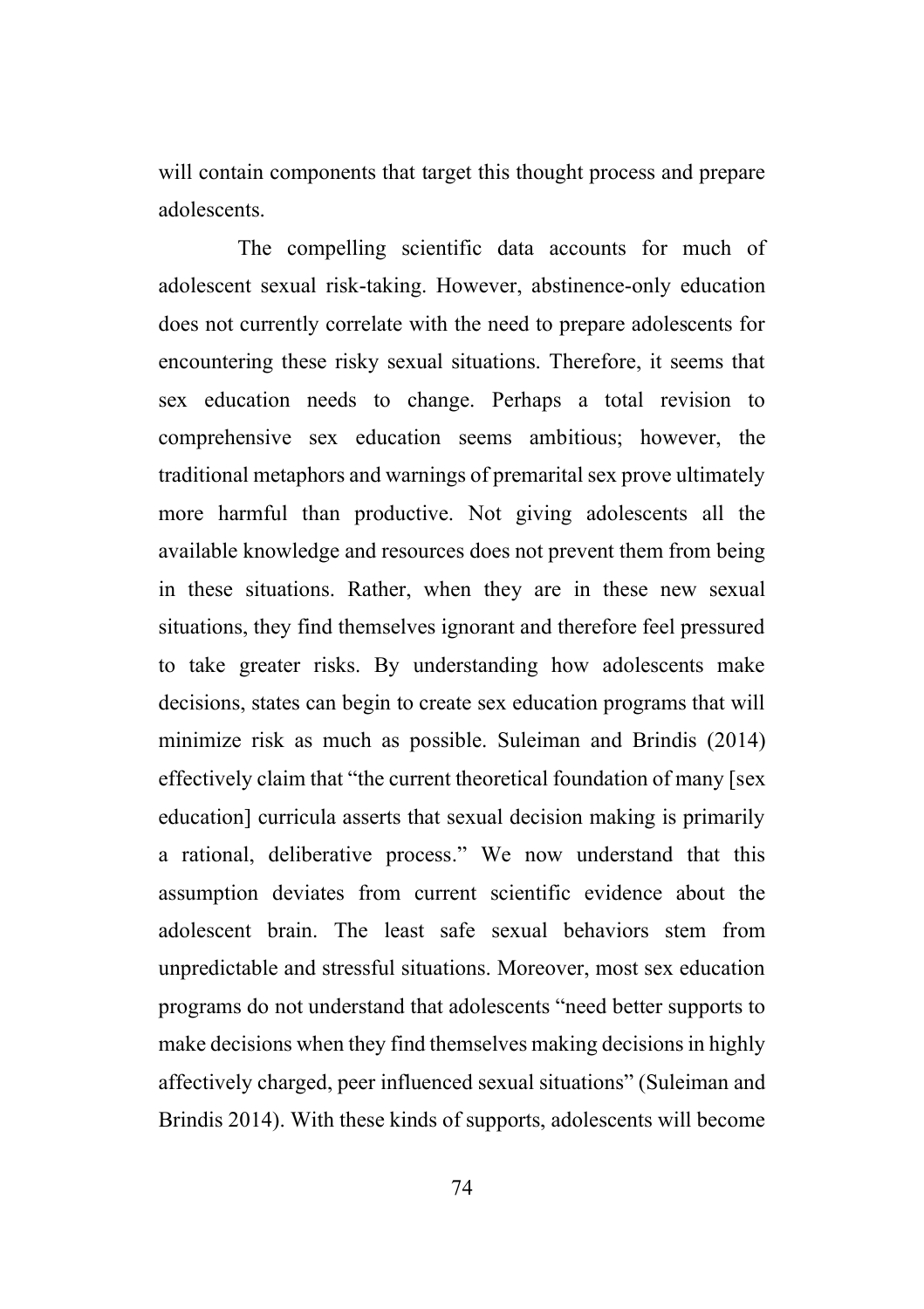more adept at improving their reactions when facing situations that exacerbate their "hot cognitions." Programs that can address what to do in these kinds of situations will be the most productive. Creating an atmosphere of free communication instead of embarrassment and silence will allow adolescents to feel more comfortable discussing these experiences and this will ultimately facilitate the safest sexual behaviors going forward.

#### **Undermining the Science**

#### *The Adolescent Voice*

Even though the scientific evidence remains convincing, the issue of the sexual education of adolescents is an emotionally charged one for most parents, perpetuating the sex education debate. Many fear the exploitation of their children's youth and innocence. However, one thing that most of these parents do not consider is how their children feel about their own sex education. Adolescents know best what kinds of sexual situations they will face and, therefore, what kind of guidance they may need. A 2019 CNN article describes the story of Abigail McElroy, a Pennsylvania teenager, who successfully ended abstinence-only sex education in her high school. Abigail describes the common feeling of misrepresentation in current sex education, where organizations are "resort [ing] to scare tactics" (McElroy 2018). Instead of learning about the adolescent body and safe sex situations, she learned that "sex would ruin us for our future spouses [...] because, didn't you hear, hand-holding and kissing are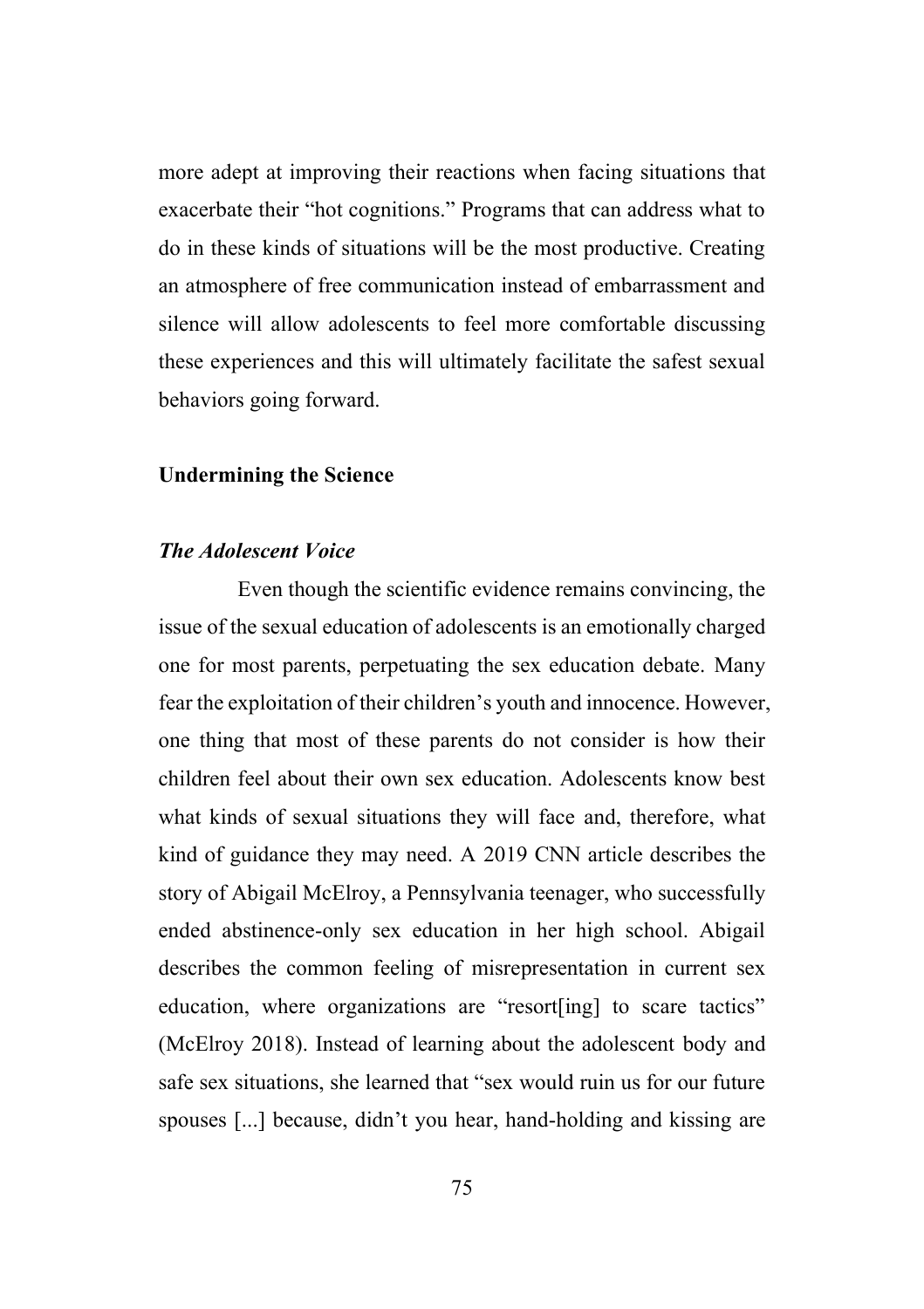simply stepping-stones to sex" (McElroy 2018). But Abigail is not alone in this struggle. She represents a large portion of American adolescents concerned about the inadequacy of current programs. A series of national surveys by The Kaiser Foundation found that "approximately half of students in grades 7-12 report needing more information" about different sexual situations outside of abstinence (Dailard 2016). Many high school students appeared and testified in support of Colorado's new comprehensive sex education legislation to "mandate teachings about safe sex, consent and sexual orientation" (Levin 2019). For Abigail, the superintendent eventually made the necessary changes to her high school's sex education program that "would ensure that teenagers know that healthy relationships are built on communication and consent, choice and confidence" (McElroy 2018). This highlights the importance of the adolescent voice in this debate. From Pennsylvania to Colorado, teenagers feel uninformed. Considering this conversation directly affects their wellbeing going forward, the perspective of all adolescents should be critical in this debate.

#### *LGBTQ Community*

One specific group of adolescents largely excluded from this current conversation and by abstinence programs is the LGBTQ community. Currently, "just 5 percent of LGBTQ students [report] having health classes that [include] positive representations of LGBTQ-related topics" (Sager 2017). Unfortunately, this is not surprising given the prevalence of abstinence-only programs which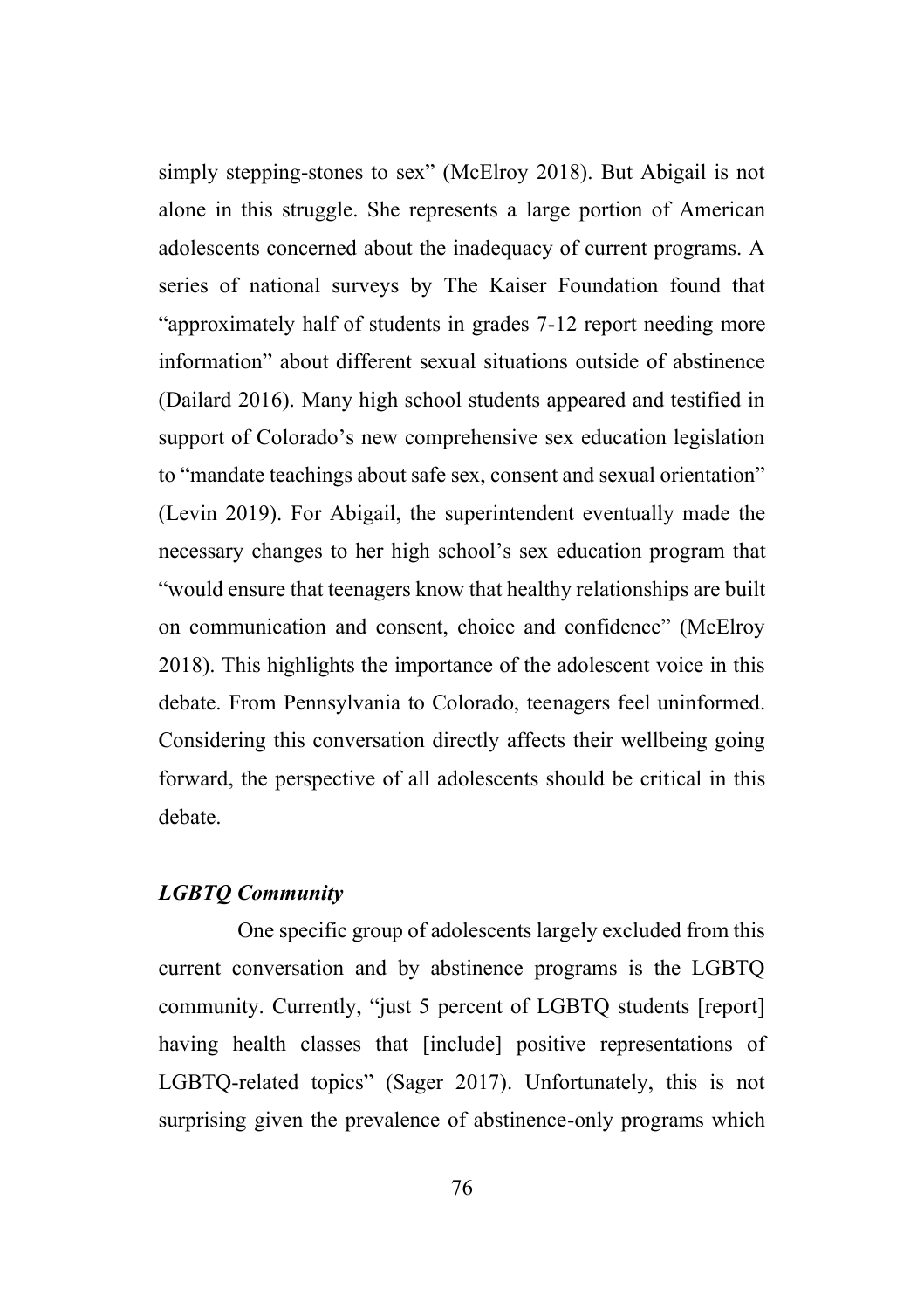are largely exclusive. Not only do most current sex education programs leave out LGBTQ topics, but "seven states [actually] prohibit teachers - under penalty of law - from acknowledging the existence of LGBTQ people other than in the context of HIV or to condemn homosexuality" (Barrica 2019). This not only reinforces dangerous sexual behavior due to ignorance, but also creates confusion about sexual identity and promotes an atmosphere of hostility. When adolescents are uneducated about how to safely interact with sexual experiences, they begin to have false beliefs about their identity and desires. For LGBTQ students facing such stressors, this can result in "increased risk for depression, substance use, and sexual behaviors that place them at risk for HIV and other sexually transmitted disease[s]" (Sager 2017). When current programs put students at risk for mental health and other healthcare complications, they are not safeguarding adolescents. Comprehensive sex education programs contribute to more inclusive environments that result in increased acceptance and less bullying behavior. If the goal of sex education programs is to reduce harm, it should include all adolescents. This will most feasibly occur through a national effort to expand comprehensive sex education.

#### *Academic Responsibilities*

These discrepancies in sex education cause some parents to argue that sex education is not an academic responsibility, but a domestic one. Opponents to comprehensive sex education legislation allege "that sex education should be taught at home, and [claim] that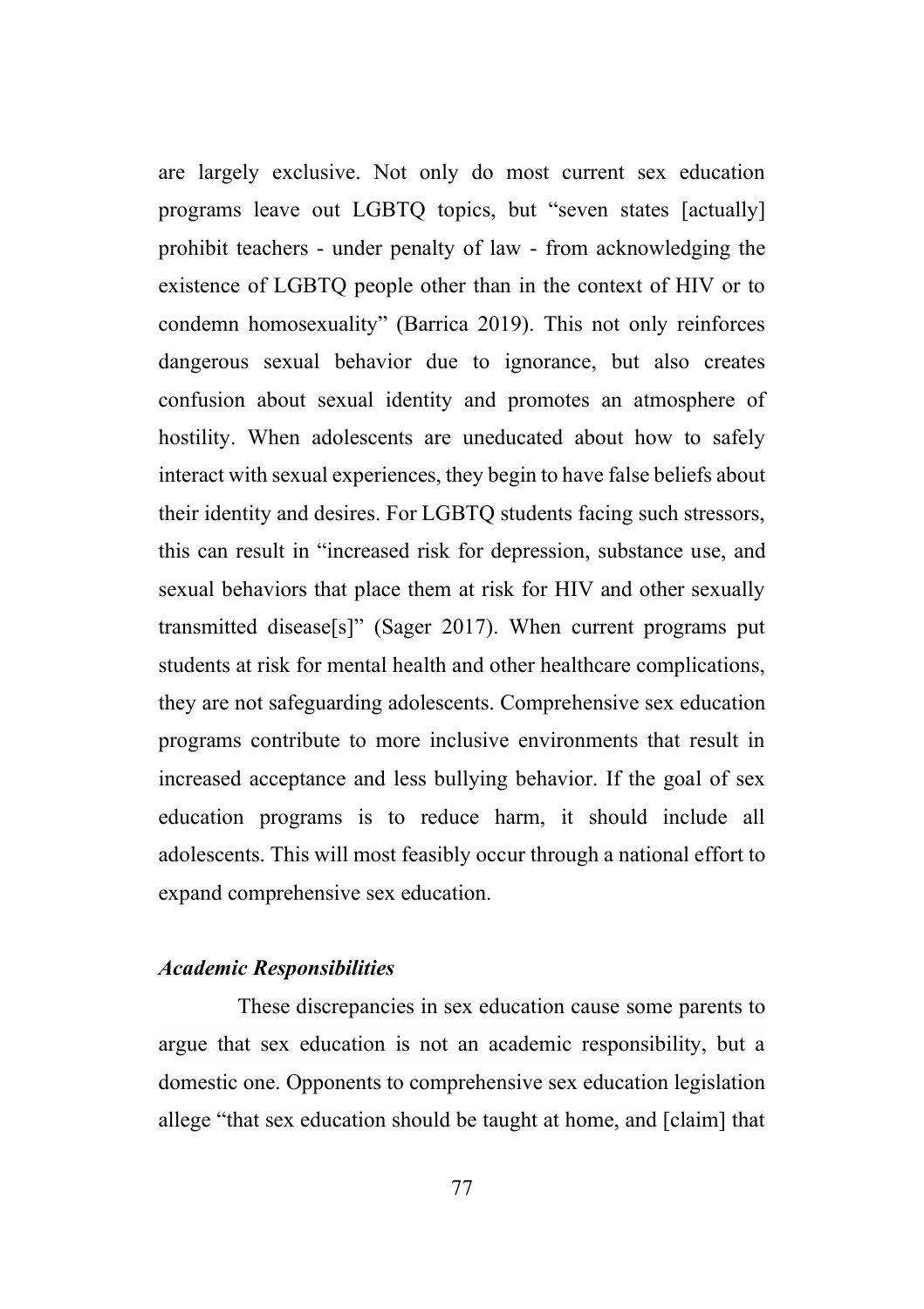children removed from the lessons would be bullied" (Levin 2019). In theory, this could work if parents are well-versed on topics such as anatomy, sexually transmitted diseases, and consent and are comfortable discussing such topics. In reality, "most parents can't or don't provide such guidance" (Barrica 2019). Not only that, but many adolescents feel uncomfortable discussing such topics with their parents. This perpetuates a cycle where "because our parents weren't able to talk with us about it, we're unable to talk with our kids" (Barrica 2019). While a little over 40% of adolescents have had sex before graduating high school, most do not receive necessary instruction on contraception, diseases, or intimacy (Youth Risk 2016). The combination of inadequate domestic and academic sex education has serious repercussions. This most likely explains "why one in four American women will become pregnant by the time they turn 20" (Barrica 2019). Even more concerning, "only 41 percent of American women [describe] their first sexual experience as wanted" (Barrica 2019). With the trend of sexual misconduct so prevalent in current society, it seems that at-home sex education, as well as in-school sex education, falls behind in effectively educating adolescents. By not informing today's adolescents, society "allows predators to set the narrative. They count on the culture of silence and the sense of shame" (Barrica 2019). Colorado state representative, Susan Lontine says, "the sooner we talk to kids about what consent looks like, the sooner I hope a tide will turn so we're no longer hearing stories of people being harmed" (Levin 2019). This affirms the need for a baseline criteria for sex education and, more specifically, one that educates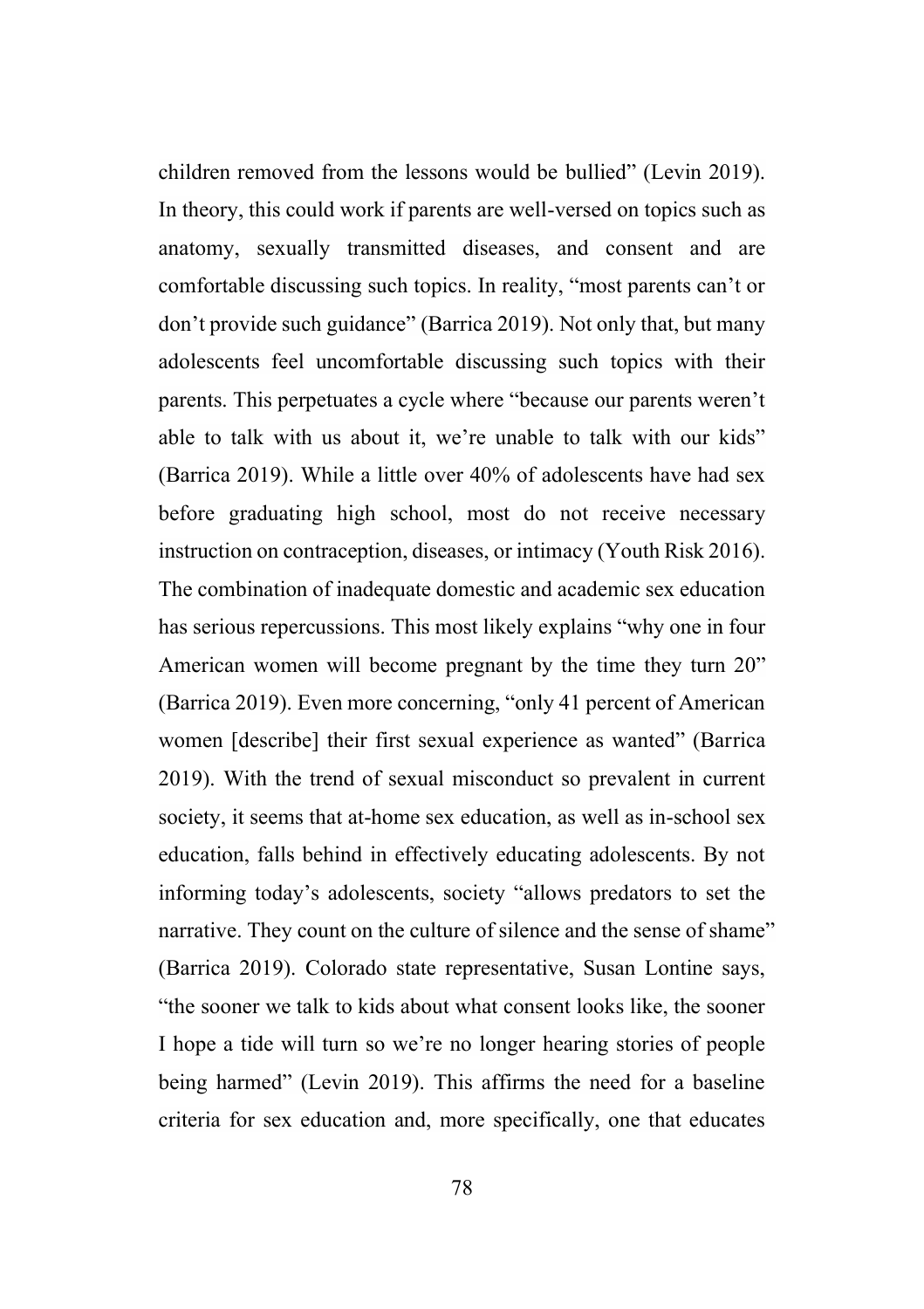adolescents on these topics with respect to their peers. Realistically, a national comprehensive sex education curriculum could accomplish this most efficiently. Instead of portraying sex as scandalous, the importance of sex education programs lies in promoting a candid and accepting atmosphere.

#### *Religious Rights to Opt Out*

One of the most extensive communities where this open atmosphere is replaced with abstinence-only education is those who believe in a right to opt out due to religious beliefs. Many abstinenceonly supporters see comprehensive programs as promoting the use of contraception in opposition to abstinence. However, a study done by the Drexel University College of Medicine in 2009 *Reproductive Health* found that "conservative religious beliefs predict [ed] teen birth rates highly and significantly" (Strayhorn and Strayhorn 2009). Most significantly, the author proposes that this trend results "by discouraging contraception without successfully discouraging sexual intercourse" (Strayhorn and Strayhorn 2009). Even though some teenagers do support an abstinence-approach, data show that many of them are having sex anyways. Across the political and religious spectrum, teen pregnancy is seen as detrimental. From underachieving academically to "worse physical health" and "almost three times more likely to be incarcerated during adolescence," teen mothers fare far worse than the average adolescent (Strayhorn and Strayhorn and Strayhorn 2009). While many studies have shown that abstinence-only programs are unsuccessful at reducing teen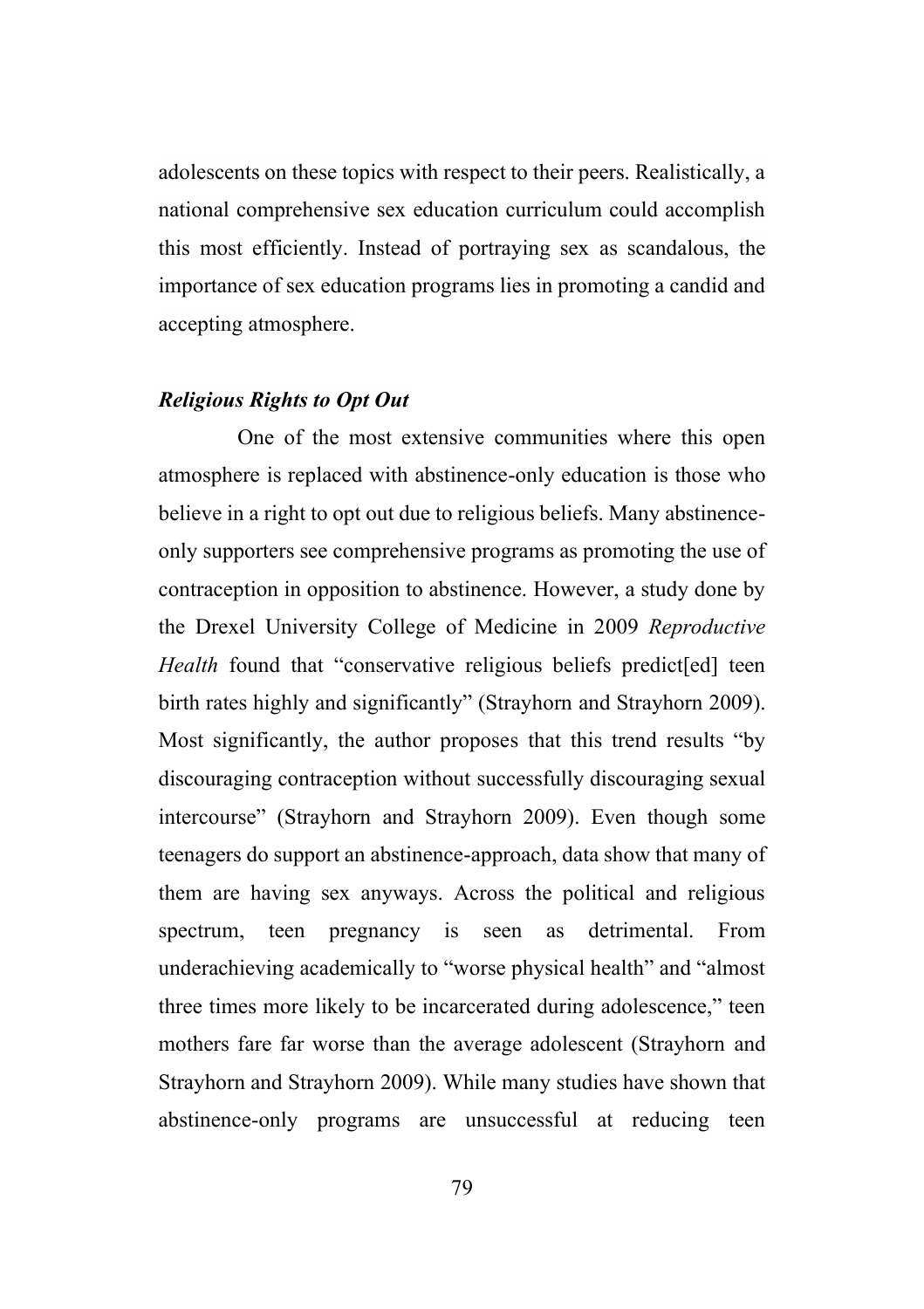pregnancies, limiting knowledge and access to contraception makes this situation even more dangerous. Research shows "that teaching about contraception is generally not associated with increased risk of adolescent sexual activity or sexually transmitted diseases" (Stanger-Hall 2011). Therefore, education about contraception use is necessary for every adolescent facing sexual situations. Keeping adolescents ignorant about protection and safe sex "isn't ideological; it's negligent" (Barrica 2019). Without such programs, there are very real consequences that are yielding high teen pregnancy rates. Ultimately, this affects all of society, not just the individual.

#### **Economic Influences**

Teen pregnancy becomes a relevant issue for more than just parents and activists when "teen child-bearing...in the U.S. cost taxpayers [...] more than \$9.1 billion in 2004" (Stanger-Hall 2011). A 2005 study in PLoS One Journal by scientists at The University of Georgia about pregnancy rates and their correlation with varying levels of abstinence-only programs found that "the level of abstinence education [...] was positively correlated with both teen pregnancy and teen birth, indicating that abstinence education in the U.S. does not cause abstinence behavior" (Stanger-Hall 2011). The study found that states that stress abstinence had the highest rates of teen pregnancies in "girls aged 14-19" (Stanger-Hall 2011). The lowest rates of teen pregnancy were found in states that included "abstinence for school-aged teens as part of a comprehensive sex or HIV/STD education curriculum" (Stanger-Hall 2011). Both of these results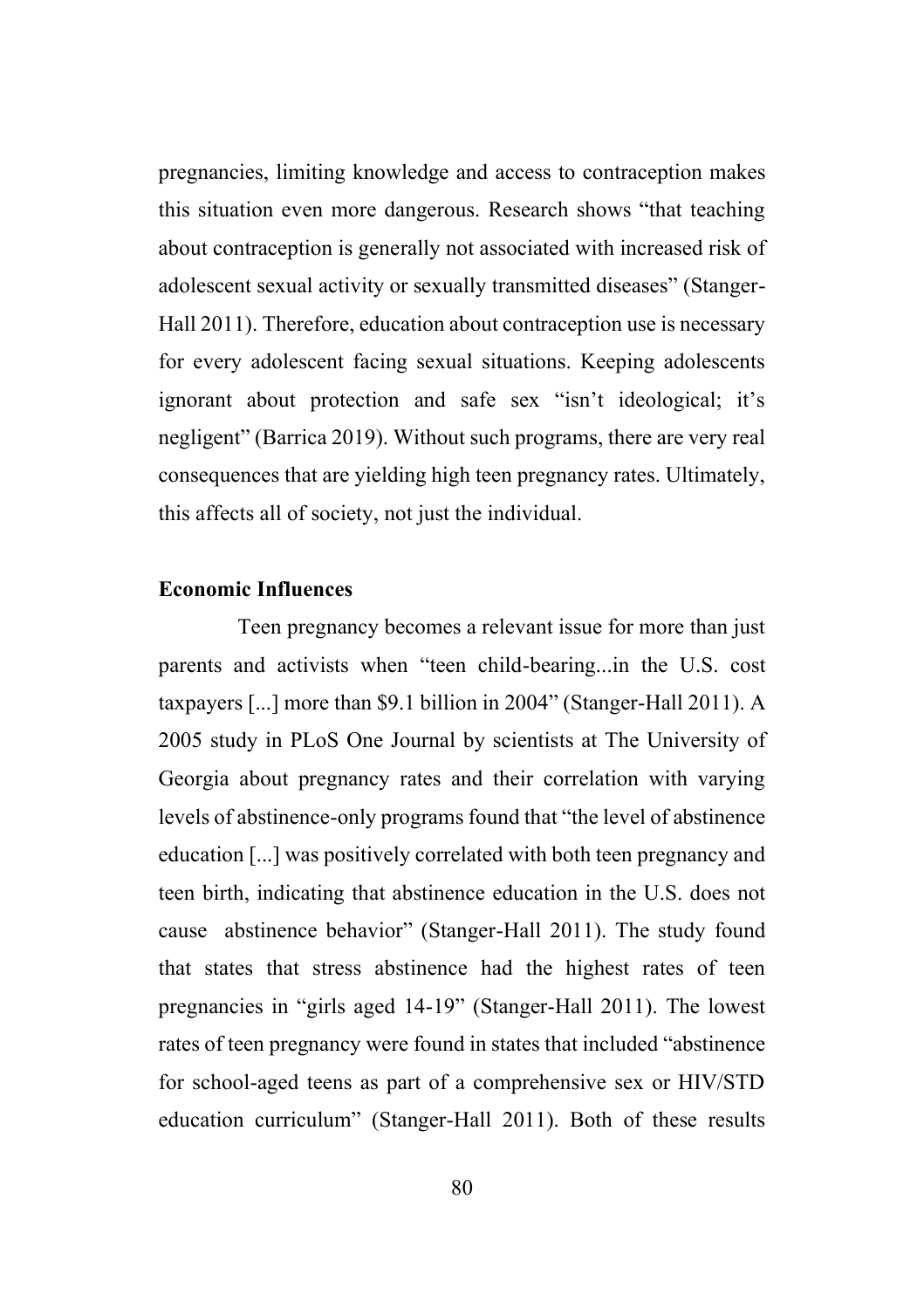were statistically significant. Additionally, the authors found correlations between socioeconomic status and ethnic composition and teen pregnancy. However, out of all these factors, the authors concluded that sex education was the most important factor to explain why the "U.S. teen pregnancy rate is substantially higher than seen in other developed countries despite similar cultural and socioeconomic patterns in teen pregnancy rates" (Stanger-Hall 2011). The connection between many other developed countries with comprehensive sex education programs and decreased teen pregnancy rates is a powerful example for how comprehensive sex education legislation could benefit the United States. This could directly translate to better life outcomes for these teenagers. This also reinforces the importance of sex education as a national conversation. Overall, these results imply that comprehensive sex education programs are better at preventing unplanned pregnancy and promoting safer sexual behaviors than current abstinence-only programs.

Comprehensive sex education may reduce rates of teen pregnancy, but the principal issue remaining is whether it would be financially feasible. Current government funding for sex education programs focuses largely on abstinence-only programs. While the Obama administration made strides for more comprehensive sex education, "the Trump administration [...] has reversed course, cutting more than \$200 million in funding" (Barrica 2019). Just this year, government funding for abstinence-only programs reached \$110 million, the highest it's been in the last decade ("VERMONT - Siecus.org" n.d.). However, based on previous research studies, there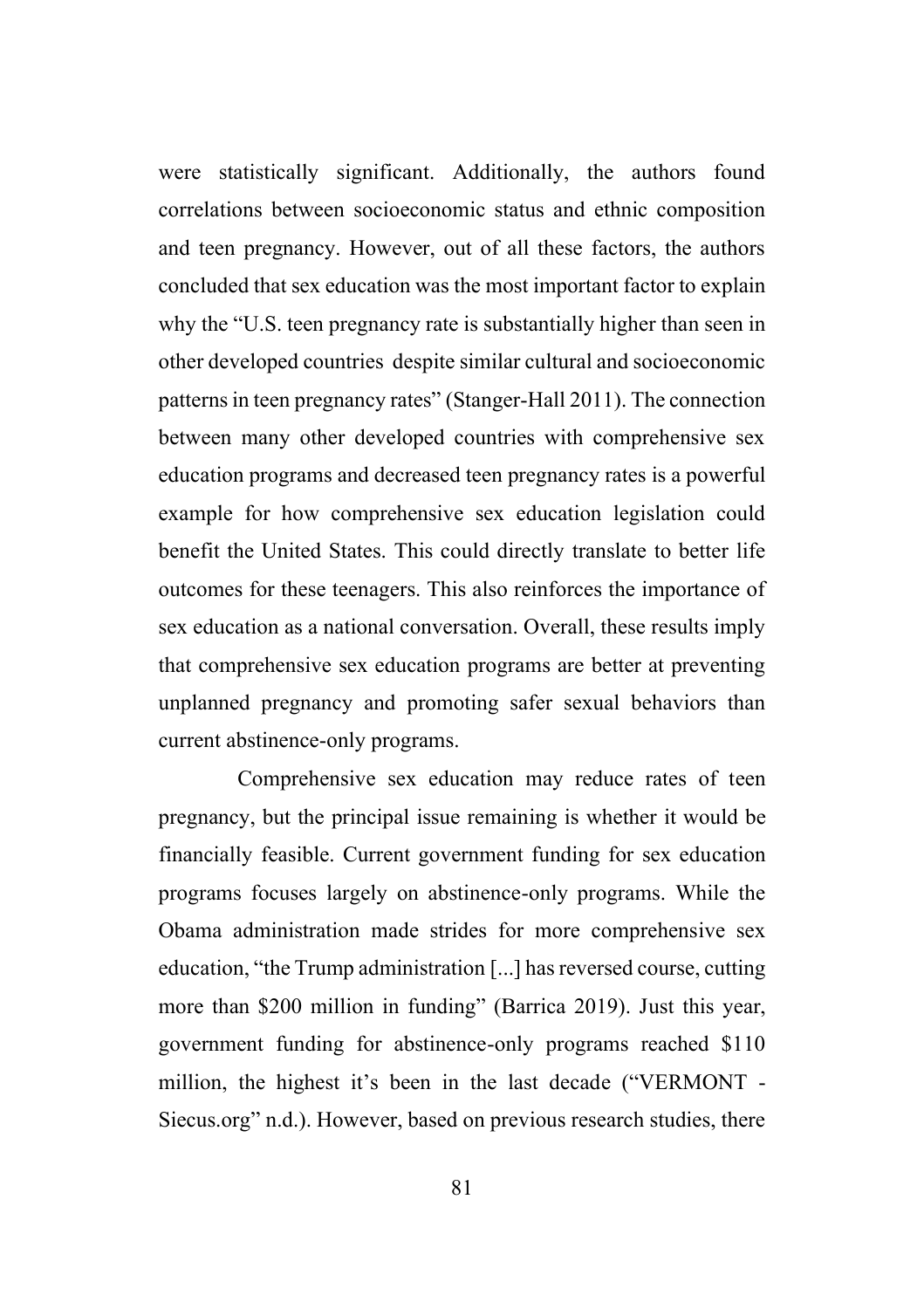is not a correlation between abstinence programs and abstinence behaviors. As a result, taxpayers are spending billions of dollars on teen pregnancies each year. Additionally, "the estimated cost to the US health care system from [...] new [adolescent sexually transmitted] infections is \$16 billion annually" ("Sexually Transmitted Diseases" n.d.). If comprehensive sex education programs can effectively reduce the risk of STDs and teen pregnancy, then the overall financial benefits may outweigh the initial funding. Vermont represents one state that exemplifies the financial success of such programs. Starting in 2014, the statewide legislation made moves towards comprehensive sex education programs in all schools ("Sexual Health" n.d.). While the national teen pregnancy rate is declining, Vermont's rate is still markedly reduced compared to many other states. From 2011 to 2016, with the implementation of such programs, Vermont's teen birth rate was reduced by 45.79% ("Vermont Data: Power to Decide" n.d.; "Births: Final Data for 2015 - Cdc.gov." n.d.).



Number of Teen Births in Vermont

*Figure 1:* Number of Teen Births in Vermont from 2011 to 2016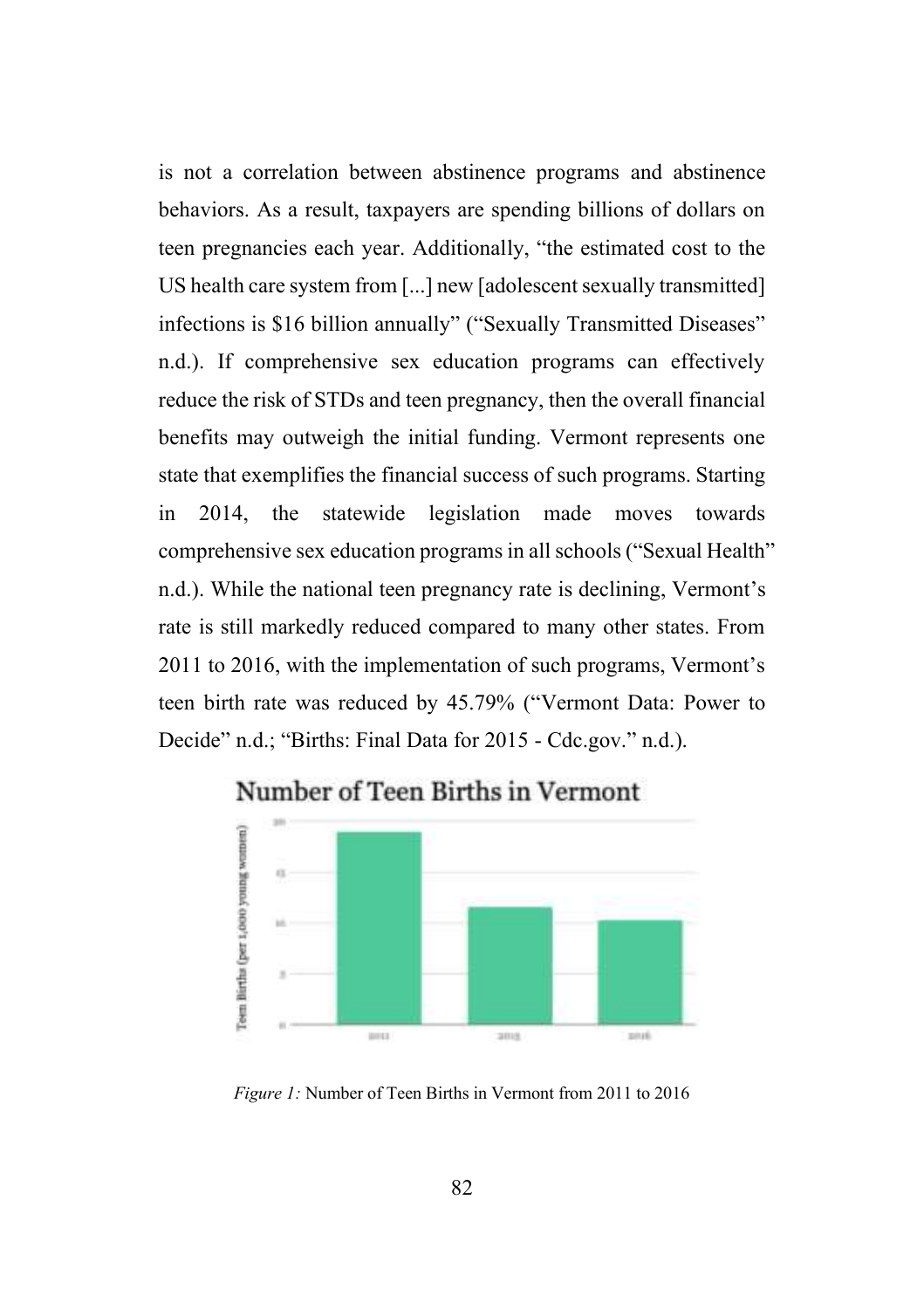With one of the lowest teen pregnancy rates in the country, 92.8% of high school students in Vermont reported using contraception during sex in 2017. Due to the decline in teen birth rate, taxpayers saved an estimated \$7 million dollars by 2015 ("Vermont Data: Power to Decide" n.d.). To enact similar programs on a national scale might contribute a significant financial difference for American taxpayers. If every state similarly reduces their rates of teen pregnancy, this could result in millions of savings. Comprehensive sex education programs financially justify themselves by producing these kinds of results. The financial and educational consequences are so powerful, comprehensive programs should be enacted immediately.

#### **Conclusion**

All of this evidence encourages the evolution of current sex education programs. Standardization of such programs will necessarily ensure that the most accurate and recent information is taught. This will inevitably limit parental influence in the education of their children. However, when understood, the scientific evidence establishes the idea that comprehensive sex education and, specifically how it is delivered, reduces adolescent risk-taking. With the cost-effective nature of such comprehensive programs, immediate steps forward are crucial. Once lawmakers, activists, and parents come to understand these notions, it will be easier to agree upon a standardized sex education program. This will rely on a standard of evidence-based and medically accurate information that ensures that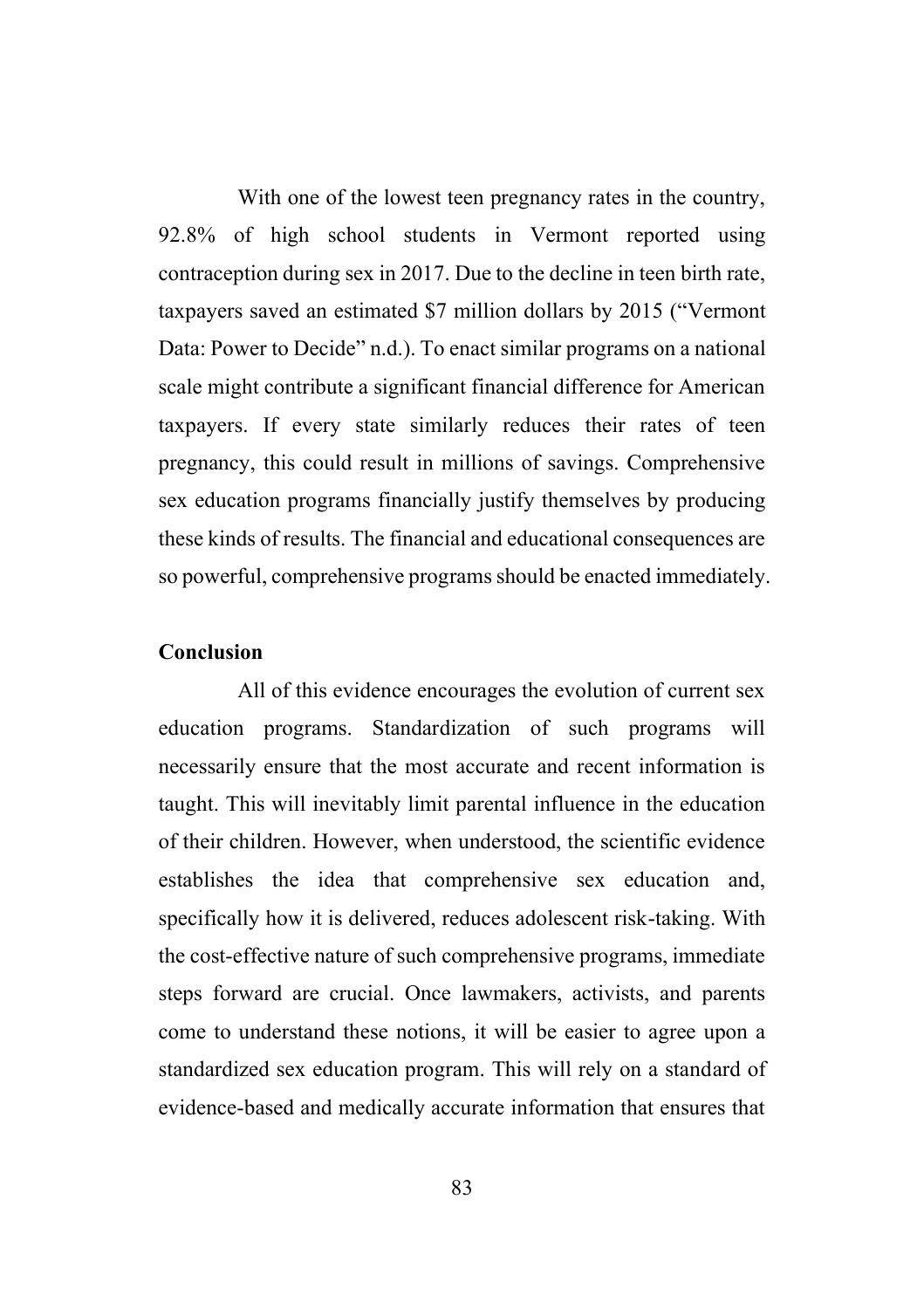the education of adolescents will reliably transfer to real-world application. By utilizing adolescent sexual research, social policy can evolve to the greatest benefit of adolescents.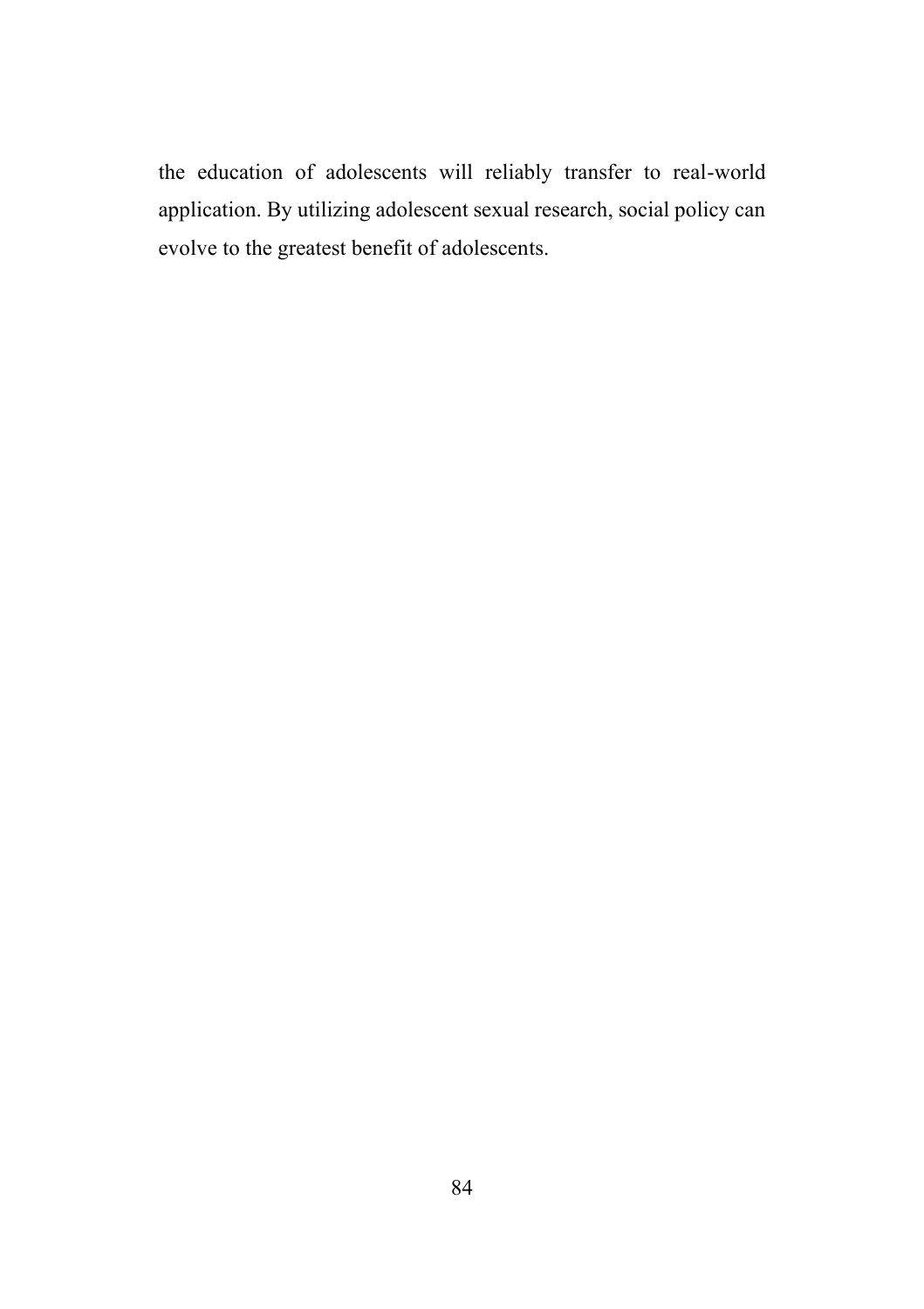#### **References**

"Abstinence Education Programs: Definition, Funding, and Impact on Teen Sexual Behavior." *The Henry J. Kaiser Family Foundation*. Retrieved October 6, 2019. [http://www.kff.org/womens-health-policy/fact](http://www.kff.org/womens-health-policy/fact-sheet/abstinenceeducation-programs-definition-funding-and-impact-on-teensexualbehavior/?utm_source=newsletter&utm_medium=emailutm_campaign=newsletter_axiosam&stream=top)[sheet/abstinenceeducation-programs-definition-funding](http://www.kff.org/womens-health-policy/fact-sheet/abstinenceeducation-programs-definition-funding-and-impact-on-teensexualbehavior/?utm_source=newsletter&utm_medium=emailutm_campaign=newsletter_axiosam&stream=top)[and-impact-on](http://www.kff.org/womens-health-policy/fact-sheet/abstinenceeducation-programs-definition-funding-and-impact-on-teensexualbehavior/?utm_source=newsletter&utm_medium=emailutm_campaign=newsletter_axiosam&stream=top)[teensexualbehavior/?utm\\_source=newsletter&utm\\_medium](http://www.kff.org/womens-health-policy/fact-sheet/abstinenceeducation-programs-definition-funding-and-impact-on-teensexualbehavior/?utm_source=newsletter&utm_medium=emailutm_campaign=newsletter_axiosam&stream=top) [=emailutm\\_campaign=newsletter\\_axiosam&stream=top.](http://www.kff.org/womens-health-policy/fact-sheet/abstinenceeducation-programs-definition-funding-and-impact-on-teensexualbehavior/?utm_source=newsletter&utm_medium=emailutm_campaign=newsletter_axiosam&stream=top)

Barrica, Andrea. 2019. "Opinion | How to Make Sex More Dangerous." *The New York Times*. Retrieved October 6, 2019. [http://www.nytimes.com/2019/03/11/opinion/sex-ed](http://www.nytimes.com/2019/03/11/opinion/sex-ed-children-danger.html?action=click&module=Opinion&pgtype=Homepage)[children](http://www.nytimes.com/2019/03/11/opinion/sex-ed-children-danger.html?action=click&module=Opinion&pgtype=Homepage)[danger.html?action=click&module=Opinion&pgtype=Hom](http://www.nytimes.com/2019/03/11/opinion/sex-ed-children-danger.html?action=click&module=Opinion&pgtype=Homepage) [epage.](http://www.nytimes.com/2019/03/11/opinion/sex-ed-children-danger.html?action=click&module=Opinion&pgtype=Homepage) 

- "Births: Final Data for 2015 Cdc.gov." Retrieved October 6, 2019 [https://www.cdc.gov/nchs/data/nvsr/nvsr66/nvsr66\\_01\\_tabl](https://www.cdc.gov/nchs/data/nvsr/nvsr66/nvsr66_01_tables.pdf) [es.pdf.](https://www.cdc.gov/nchs/data/nvsr/nvsr66/nvsr66_01_tables.pdf)
- Dailard, Cynthia. 2016. "Sex Education: Politicians, Parents, Teachers and Teens." *Guttmacher Institute*. Retrieved October 6, 2019. [http://www.guttmacher.org/gpr/2001/02/sex-education](http://www.guttmacher.org/gpr/2001/02/sex-education-politicians-parents-teachers-and-teens)[politicians-parents-teachers-and-teens.](http://www.guttmacher.org/gpr/2001/02/sex-education-politicians-parents-teachers-and-teens)
- "Funding Table: History of Abstinence-Only-Until-Marriage Federal Programs." *SIECUS*. Retrieved October 6, 2019. [https://siecus.org/resources/funding-table-history-of](https://siecus.org/resources/funding-table-history-of-abstinence-only-until-marriage-federal-programs/)[abstinence-only-until-marriage-federal-programs/.](https://siecus.org/resources/funding-table-history-of-abstinence-only-until-marriage-federal-programs/)

Levin, Dan. 2019. "As Colorado Moves to Bar Abstinence-Only Sex Education, Teenagers Take the Lead." *The New York Times*. Retrieved October 6, 2019. [https://www.nytimes.com/2019/02/21/us/colorado-sex](https://www.nytimes.com/2019/02/21/us/colorado-sex-education-in-%20schools.html)[education-in-](https://www.nytimes.com/2019/02/21/us/colorado-sex-education-in-%20schools.html) schools.html.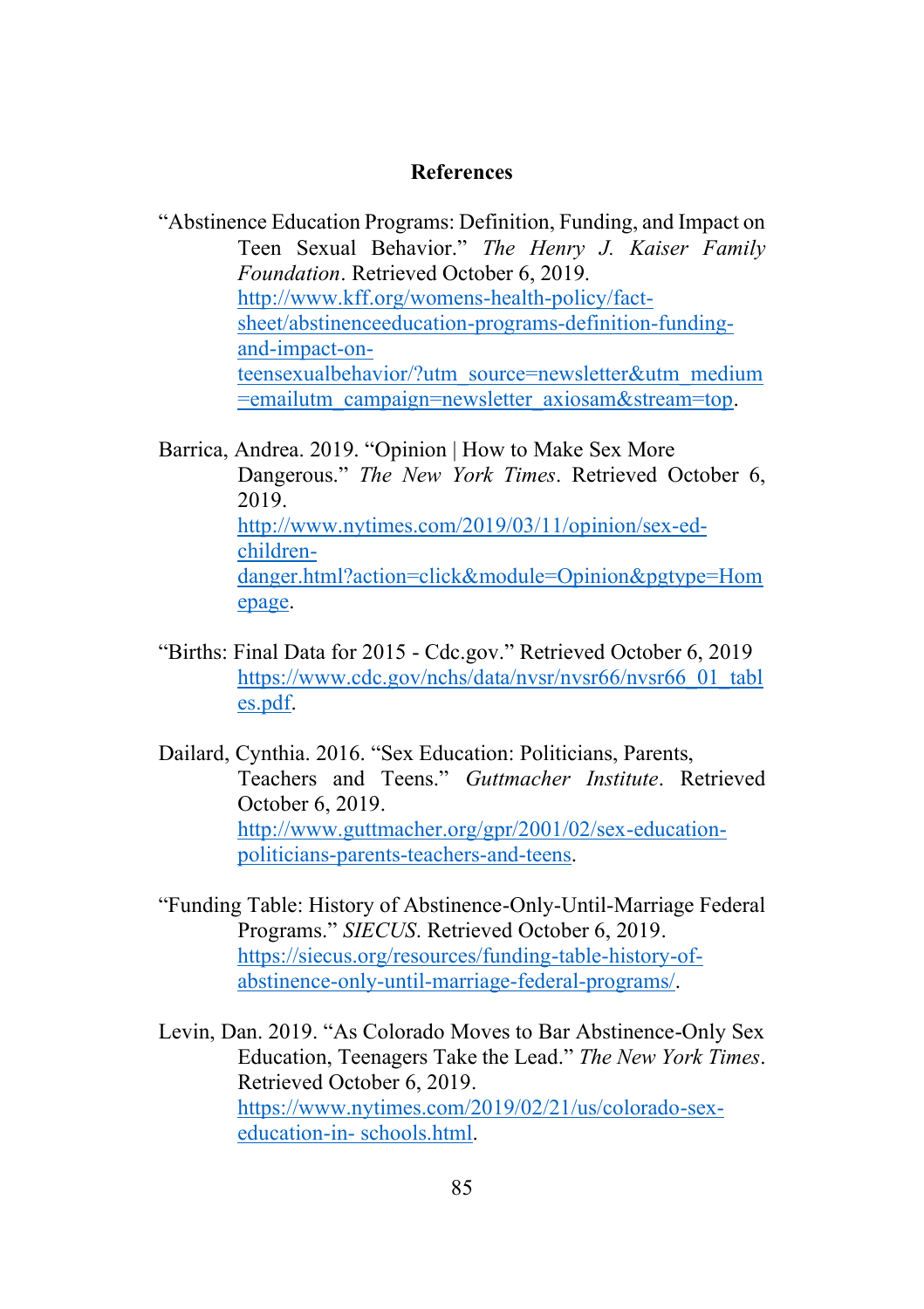McElroy, Abigail. 2018. "How I Ended Abstinence-Only Sex Education in My School." *CNN*. Retrieved October 6, 2019. [http://www.cnn.com/2018/09/12/opinions/end-abstinence](http://www.cnn.com/2018/09/12/opinions/end-abstinence-only-education-public-school-mcelroy/index.html)[only-education-public-school-mcelroy/index.html.](http://www.cnn.com/2018/09/12/opinions/end-abstinence-only-education-public-school-mcelroy/index.html)

Richardson, Bradford. 2018. "Parents to Pull Kids from Public Schools to Protest 'Graphic, Gender-Bending' Sex Ed." *The Washington Times*. Retrieved October 6, 2019. [http://www.washingtontimes.com/news/2018/apr/11/sex](http://www.washingtontimes.com/news/2018/apr/11/sex-ed-sit-out-april-23-protest-graphic-gender-ben/)[ed-sit-out-april-23-protest-graphic-gender-ben/.](http://www.washingtontimes.com/news/2018/apr/11/sex-ed-sit-out-april-23-protest-graphic-gender-ben/)

- Sager, Jeanne. 2017. "How Some Schools Are Making Sure Sex Ed Is Relevant to LGBT Youth." *The Atlantic*. Retrieved October 6, 2019. [http://www.theatlantic.com/education/archive/2017/07/thep](http://www.theatlantic.com/education/archive/2017/07/thepower-of-inclusive-sex-ed/533772/) [ower-of-inclusive-sex-ed/533772/.](http://www.theatlantic.com/education/archive/2017/07/thepower-of-inclusive-sex-ed/533772/)
- "Sex and HIV Education." *Guttmacher Institute*. Retrieved October 6, 2019. [http://www.guttmacher.org/state-policy/explore/sex-and](http://www.guttmacher.org/state-policy/explore/sex-and-hiv-education)[hiv-education.](http://www.guttmacher.org/state-policy/explore/sex-and-hiv-education)
- "Sexual Health." *Sexual Health | Agency of Education*. Retrieved October 6, 2019. [https://education.vermont.gov/student-support/healthy-and](https://education.vermont.gov/student-support/healthy-and-safe-schools/sexual-health)[safe-schools/sexual-health.](https://education.vermont.gov/student-support/healthy-and-safe-schools/sexual-health)
- "Sexually Transmitted Diseases." *Sexually Transmitted Diseases | Healthy People 2020*. Retrieved October 7, 2019. [https://www.healthypeople.gov/2020/topics](https://www.healthypeople.gov/2020/topics-objectives/topic/sexually-transmitted-diseases)[objectives/topic/sexually-transmitted-diseases.](https://www.healthypeople.gov/2020/topics-objectives/topic/sexually-transmitted-diseases)
- Spear, Linda Patia. 2013. "Adolescent Neurodevelopment." *Journal of Adolescent Health* 52(2):S7–S11.
- Stanger-Hall, Kathrin F. and David W. Hall. 2011. "Abstinence-Only Education and Teen Pregnancy Rates: Why We Need Comprehensive Sex Education in the U.S." *PLoS ONE* 6(10).